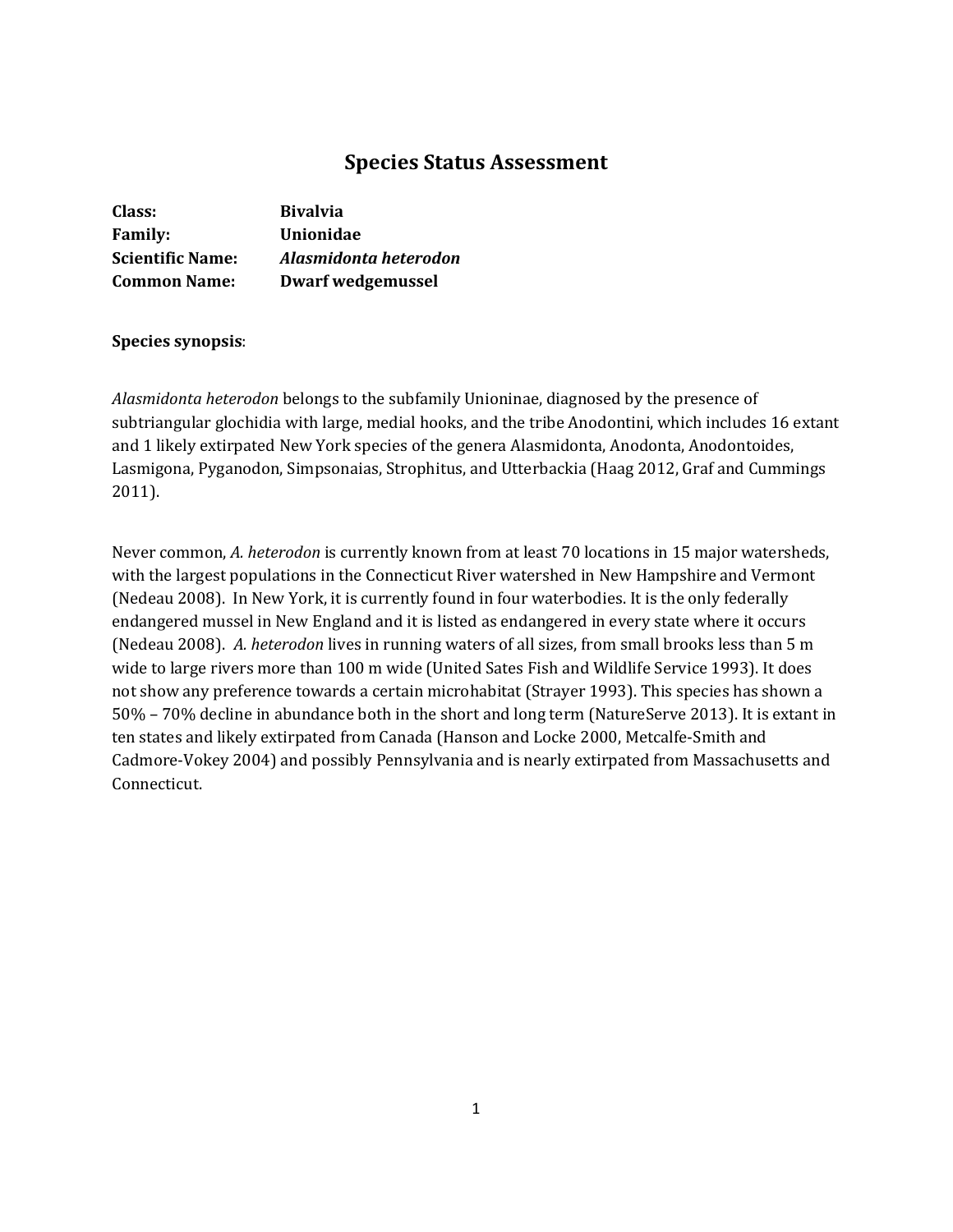### **Status**

### **a. Current and Legal Protected Status**

- **i. Federal \_\_\_\_ \_**\_Endangered**\_\_\_\_\_\_\_\_\_\_\_\_\_\_\_\_\_\_\_Candidate? \_\_\_\_**No**\_\_\_\_\_\_\_**
- **ii. New York \_\_\_\_\_**Endangered Species of Greatest Conservation Need**\_\_\_\_**

### **b. Natural Heritage Program Rank**

- **i. Global** <u>\_\_\_\_\_G1G2 Critically Imperiled / Imperiled</u>
- **ii. New York \_\_\_\_**\_S1 Critically Imperiled**\_\_ Tracked by NYNHP? \_\_**\_Yes**\_\_\_**

## **Other Rank:**

U.S. Endangered Species Act (USESA): Listed endangered (1990) Canadian Species at Risk Act (SARA) Schedule 1/Annexe 1 Status: XT (2003) Committee on the Status of Endangered Wildlife in Canada (COSEWIC): Extirpated (2009) IUCN Red List Category: Endangered American Fisheries Society Status: Endangered (1993)

### **Status Discussion:**

Historically, this species was widespread, though never common, along the Atlantic Slope from New Brunswick to the Carolinas. The species has experienced significant decline including the regional extirpation of the last remaining population in Canada. Of the small number of extant occurrences remaining, long-term viability is questionable given continuing declines and difficult-to-manage threats. Decline has continued, especially over the last 10 years. *A. heterodon* currently occupies only 20-25% of its historic sites, with populations severely fragmented. Declines are even more pronounced, in the southern half of its range, from New Jersey south to North Carolina with individual populations numbering only in the tens to hundreds of individuals. The species continues to face significant threats from habitat loss primarily due to human encroachment throughout its range and, without intervention, may decline to the point of critical imperilment soon (NatureServe 2013).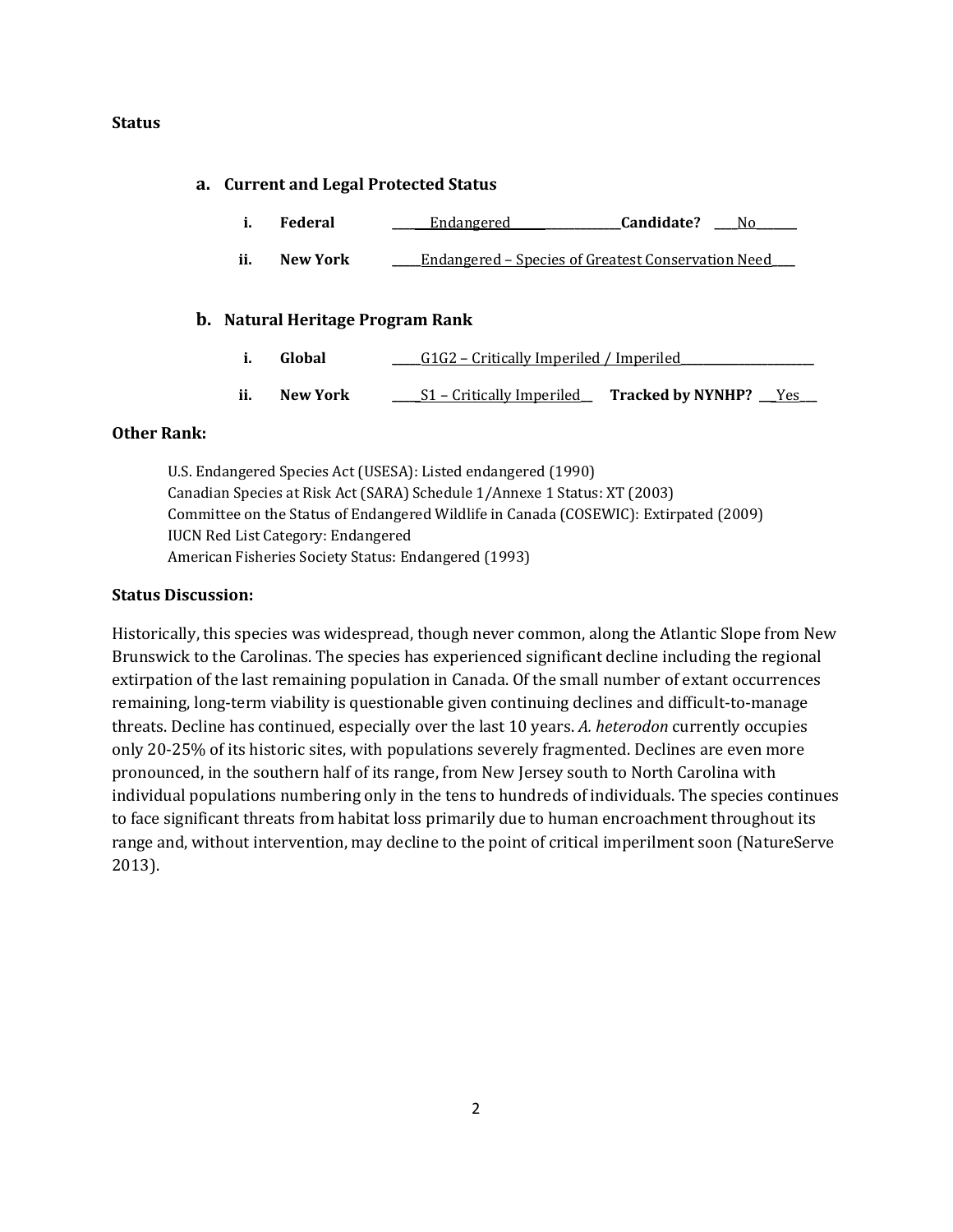## **II. Abundance and Distribution Trends**

## **a. North America**

**i. Abundance \_\_\_X\_\_ declining \_\_\_\_\_increasing \_\_\_\_\_\_stable \_\_\_\_\_unknown ii. Distribution: \_\_X\_\_\_ declining \_\_\_\_\_increasing \_\_\_\_\_\_stable \_\_\_\_\_unknown**

**Time frame considered: \_\_\_\_**from 1960s to present (NatureServe 2013)**\_\_\_\_\_**

## **b. Regional**

- **i. Abundance \_\_x\_\_\_ declining \_\_\_\_\_increasing \_\_\_\_\_stable \_\_\_\_\_\_unknown ii. Distribution: \_\_x\_\_\_ declining \_\_\_\_\_increasing \_\_\_\_\_stable \_\_\_\_\_\_\_unknown Regional Unit Considered:\_\_\_\_\_\_\_\_Northeast\_\_\_\_\_\_\_\_\_\_\_\_\_\_\_\_\_\_\_\_\_\_\_\_\_\_\_\_\_\_\_\_\_\_ Time Frame Considered: \_\_\_\_\_\_\_\_\_\_\_\_\_\_\_\_\_\_\_\_\_\_\_\_\_\_\_\_\_\_\_\_\_\_\_\_\_\_\_\_\_\_\_\_\_\_\_\_\_\_\_\_\_\_\_**
- **c. Adjacent States and Provinces**

| <b>CONNECTICUT</b>            | <b>Not Present</b> | No data ______ |
|-------------------------------|--------------------|----------------|
| i. Abundance                  |                    |                |
|                               |                    |                |
| ii. Distribution:             |                    |                |
|                               |                    |                |
|                               |                    |                |
| Listing Status: S1 Endangered |                    | SGCN?          |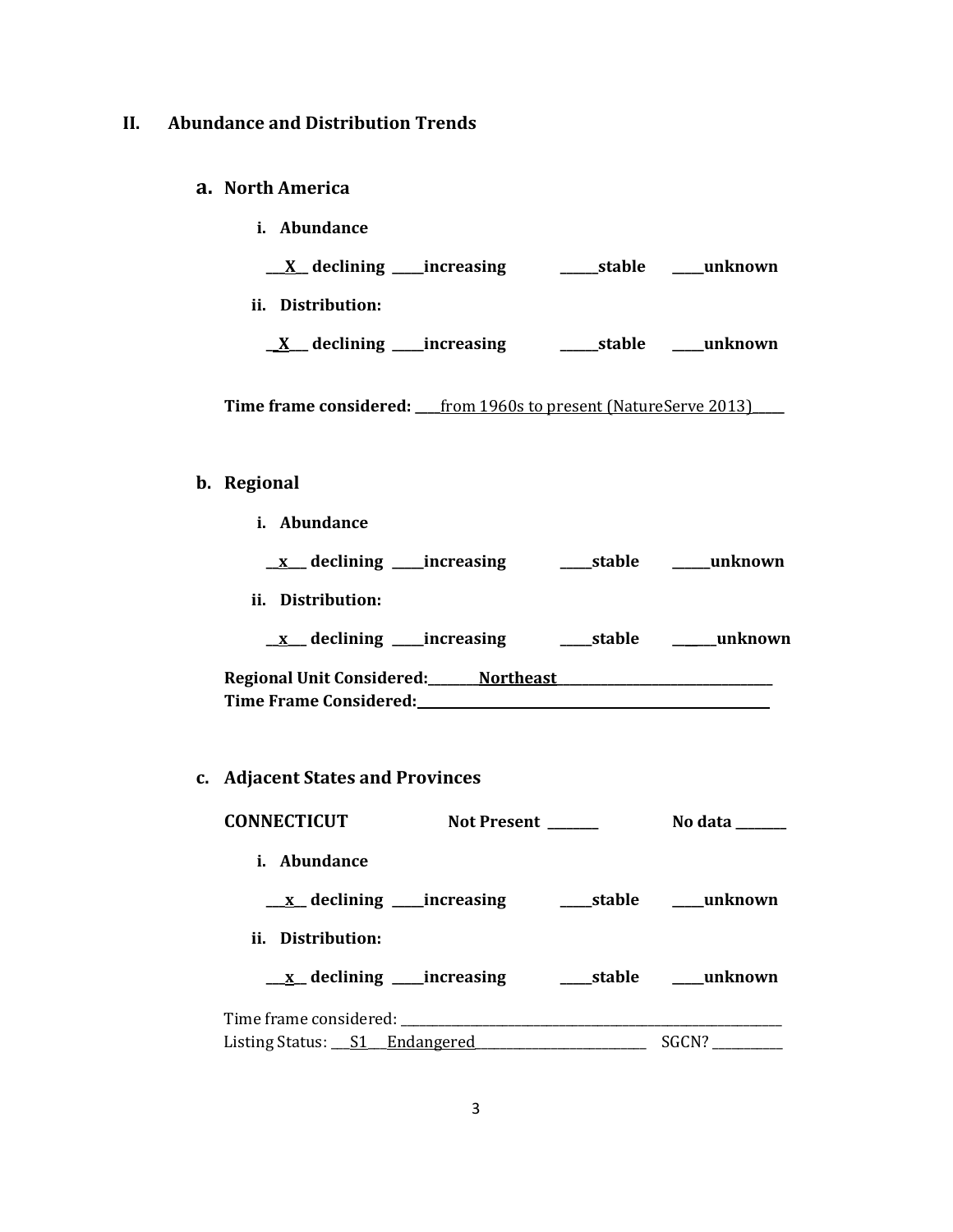| MASSACHUSETTS Not Present ________ No data ______                                                                     |  |  |
|-----------------------------------------------------------------------------------------------------------------------|--|--|
| i. Abundance                                                                                                          |  |  |
|                                                                                                                       |  |  |
| ii. Distribution:                                                                                                     |  |  |
|                                                                                                                       |  |  |
|                                                                                                                       |  |  |
|                                                                                                                       |  |  |
| NEW JERSEY Not Present ________ No data ______                                                                        |  |  |
| i. Abundance                                                                                                          |  |  |
| <u>x</u> declining ____increasing ______stable _____unknown                                                           |  |  |
| ii. Distribution:                                                                                                     |  |  |
| x_declining ____increasing ______stable _____unknown                                                                  |  |  |
|                                                                                                                       |  |  |
| Listing Status: <u>S1 Endangered [1994]</u> SGCN? Nestless Contains President Contains President Contains President C |  |  |

Recent storms and flooding events have impacted known habitats. Several previously occupied areas are now unsuitable to support dwarf wedgemussel populations (Davenport 2012).

| <b>ONTARIO</b>    | <b>Not Present</b>                                                   | No data $X$ |
|-------------------|----------------------------------------------------------------------|-------------|
| i. Abundance      |                                                                      |             |
|                   | ____ declining _____increasing _________________stable ______unknown |             |
| ii. Distribution: |                                                                      |             |
|                   |                                                                      |             |
|                   |                                                                      |             |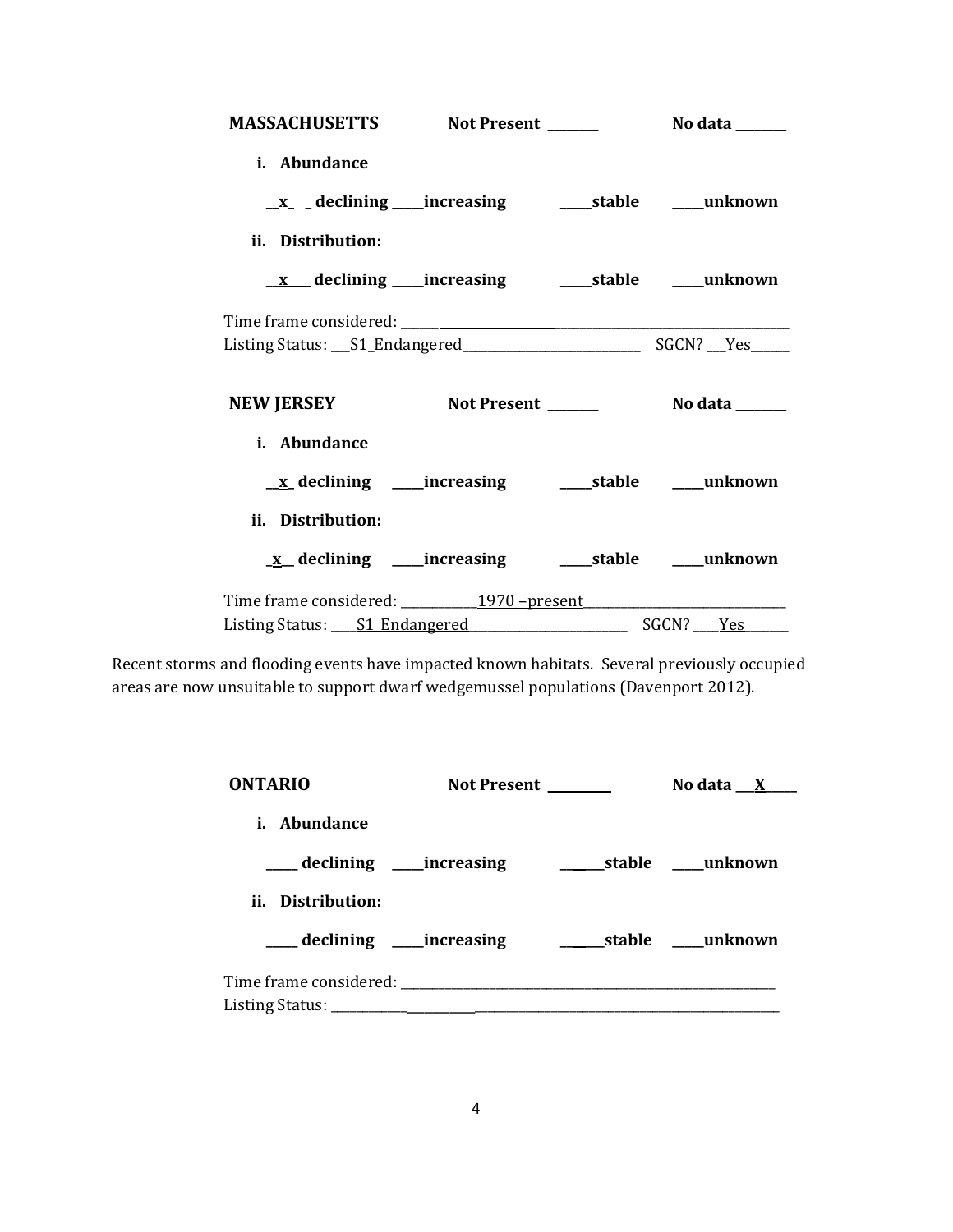| <b>PENNSYLVANIA</b> | <b>Not Present</b> | No data ______      |
|---------------------|--------------------|---------------------|
| i. Abundance        |                    |                     |
|                     |                    |                     |
| ii. Distribution:   |                    |                     |
|                     |                    |                     |
|                     |                    |                     |
|                     |                    | SGCN?<br><b>Yes</b> |

| <b>QUEBEC</b>                                                | Not Present $X_{-}$ | No data $\_\_\_\_\_\_\_\_\_\_\_\_\$ |
|--------------------------------------------------------------|---------------------|-------------------------------------|
| <b>VERMONT</b>                                               | Not Present         | No data                             |
| <i>i.</i> Abundance                                          |                     |                                     |
|                                                              |                     |                                     |
| ii. Distribution:                                            |                     |                                     |
|                                                              |                     |                                     |
|                                                              |                     |                                     |
| Listing Status: <u>S1 - Endangered</u> _____________________ |                     | SGCN? Yes                           |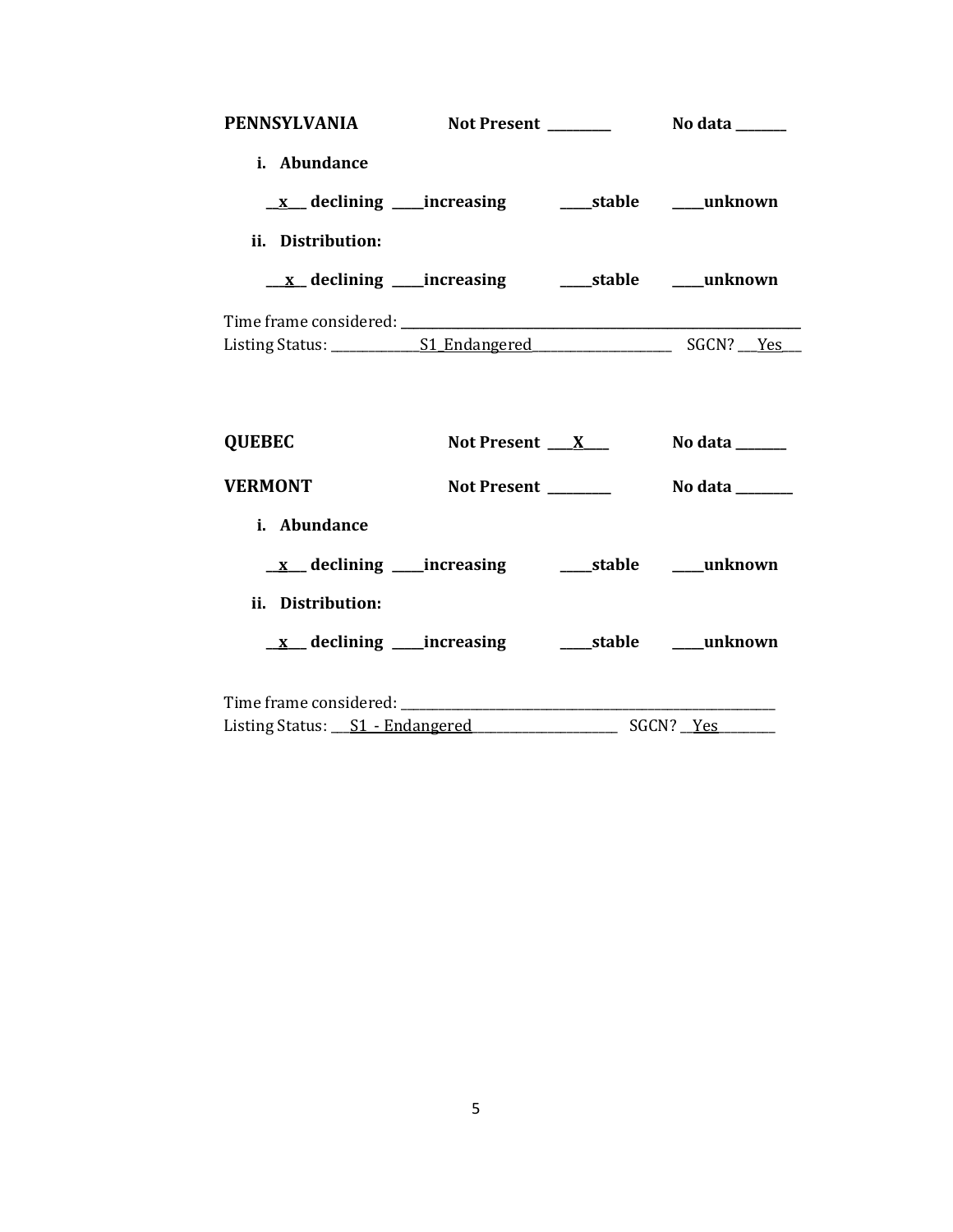| d. NEW YORK                                  |  | No data ______ |
|----------------------------------------------|--|----------------|
| <i>i.</i> Abundance                          |  |                |
|                                              |  |                |
| ii. Distribution:                            |  |                |
| declining increasing x stable ______ unknown |  |                |
| Time frame considered:                       |  |                |

### **Monitoring in New York.**

None

## **Trends Discussion:**

Trends for New York populations are difficult to determine as most historic data comes from opportunistic naturalist collections, as opposed to more comprehensive baseline surveys. For example, mussels were documented for the first time in 50 of the 106 streams surveyed to date by the Southern Lake Ontario mussel inventory project (Mahar and Landry 2013). This is because many of these streams had never before been surveyed for mussels, not because mussel distribution has dramatically increased. In North America, approximately 2/3 to 34 of native mussel species are extinct, listed as endangered or threatened, or are in need of conservation status (Williams *et al.* 1993, Stein *et al.*2000). Based on New York's Natural Heritage S-rank, sparse historical data, and the plight of North America's freshwater mussels, it is assumed that trends are declining due to a myriad of environmental stressors.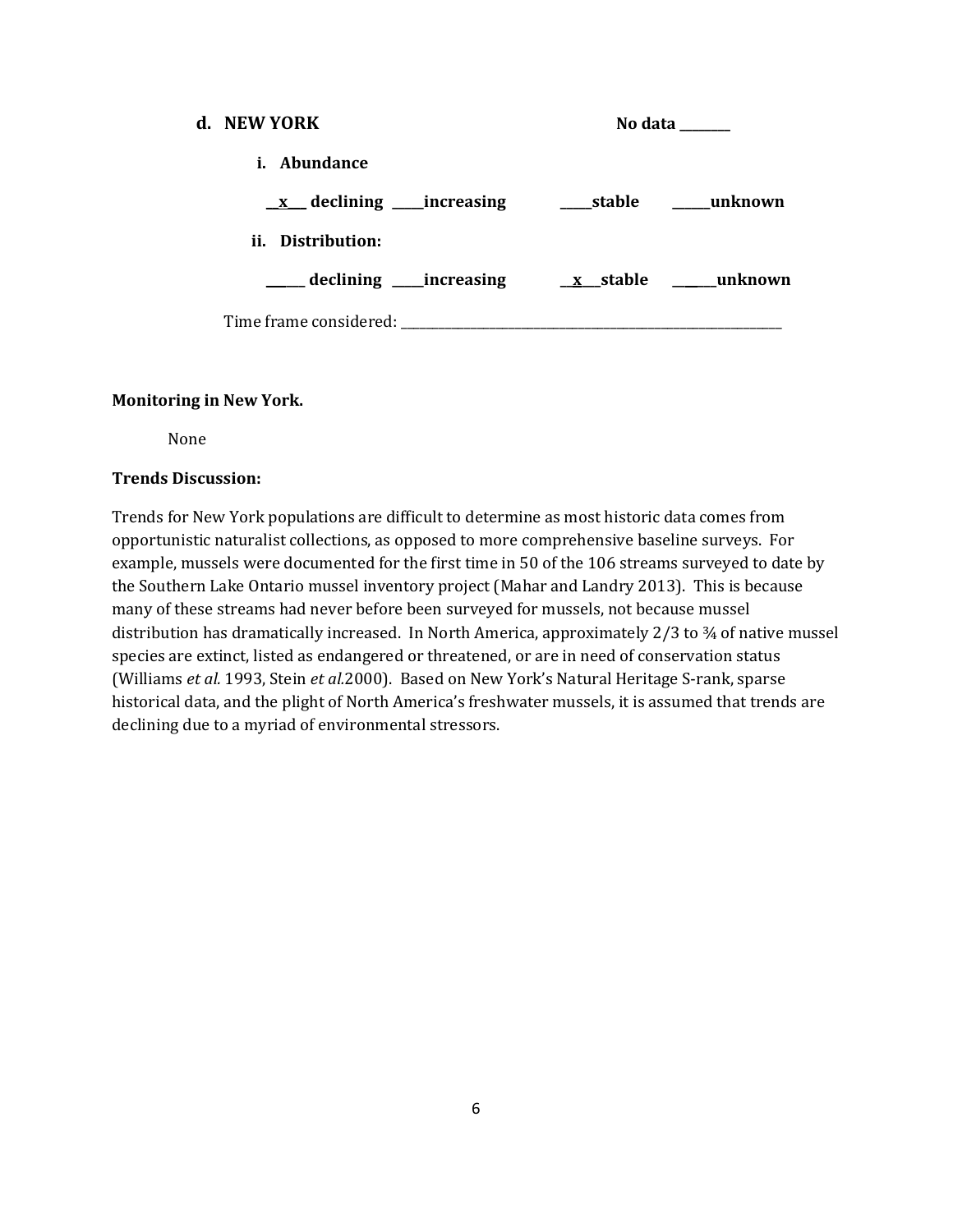

Figure 1. *A. heterodon* distribution in North America (NatureServe 2013).



Figure 2. Post 1970 distribution of *A. heterodon* in New York (Mahar and Landry 2013, Harman and Lord 2010, The Nature Conservancy 2009, New York Natural Heritage Program 2013, White et al. 2011).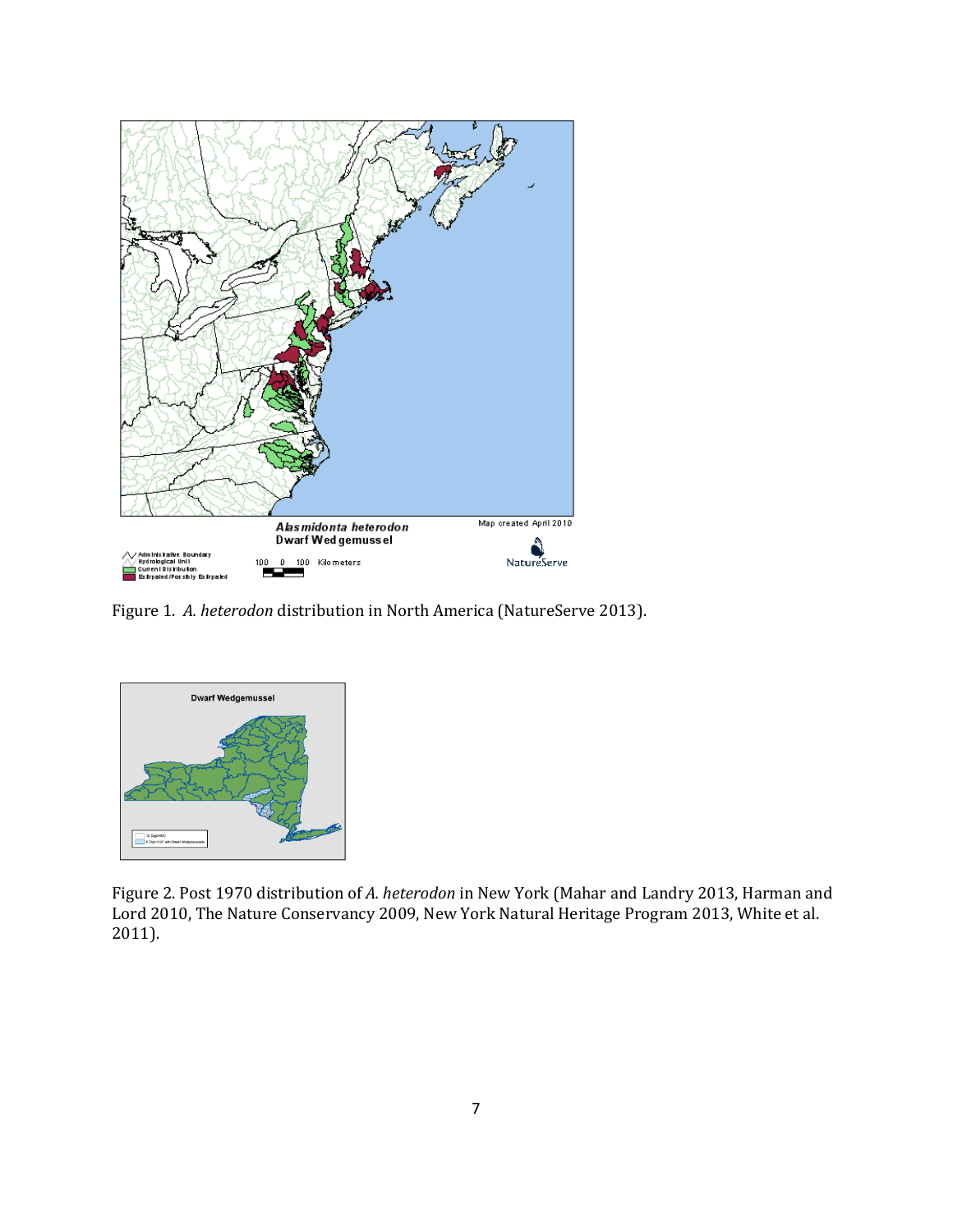### **III. New York Rarity, if known:**

| <b>Historic</b> |         | # of Animals # of Locations | % of State                      |
|-----------------|---------|-----------------------------|---------------------------------|
| prior to 1970   | unknown | 1 waterbody                 | <u>1 of 56 HUC 8 watersheds</u> |
| prior to 1980   |         |                             |                                 |
| prior to 1990   |         |                             |                                 |

#### **Details of historic occurrence:**

Historically, *A. heterodon* has been found only in the lower Neversink River of the Delaware basin.

| Current |          | # of Animals # of Locations | % of State                             |
|---------|----------|-----------------------------|----------------------------------------|
|         | > 20,000 |                             | 4 waterbodies 3 of 56 HUC 8 watersheds |

### **Details of current occurrence:**

Since 1970, *A. heterodon* has been known to four waterbodies in New York State (Figure 2). It is found from a short reach of the lower Neversink River (1997) and its tributary Basher Kill (2000), where approximately 20,000 animals (Strayer et al. 1996, NY Natural Heritage Program 2013), one of the world's largest populations of this rare species, remain (Strayer and Jirka 1997). It has also been found live in the upper Delaware River as recently as 2002 and a sparse population was found in Webatuck Creek in South Amenia in 2007 (NY Natural Heritage Program 2013).

*A. heterodon* has been reported from the Passaic River basin in New Jersey and the Housatonic River basin in Connecticut, so it may yet turn up elsewhere in the Atlantic drainage of southeastern New York (Strayer and Jirka 1997).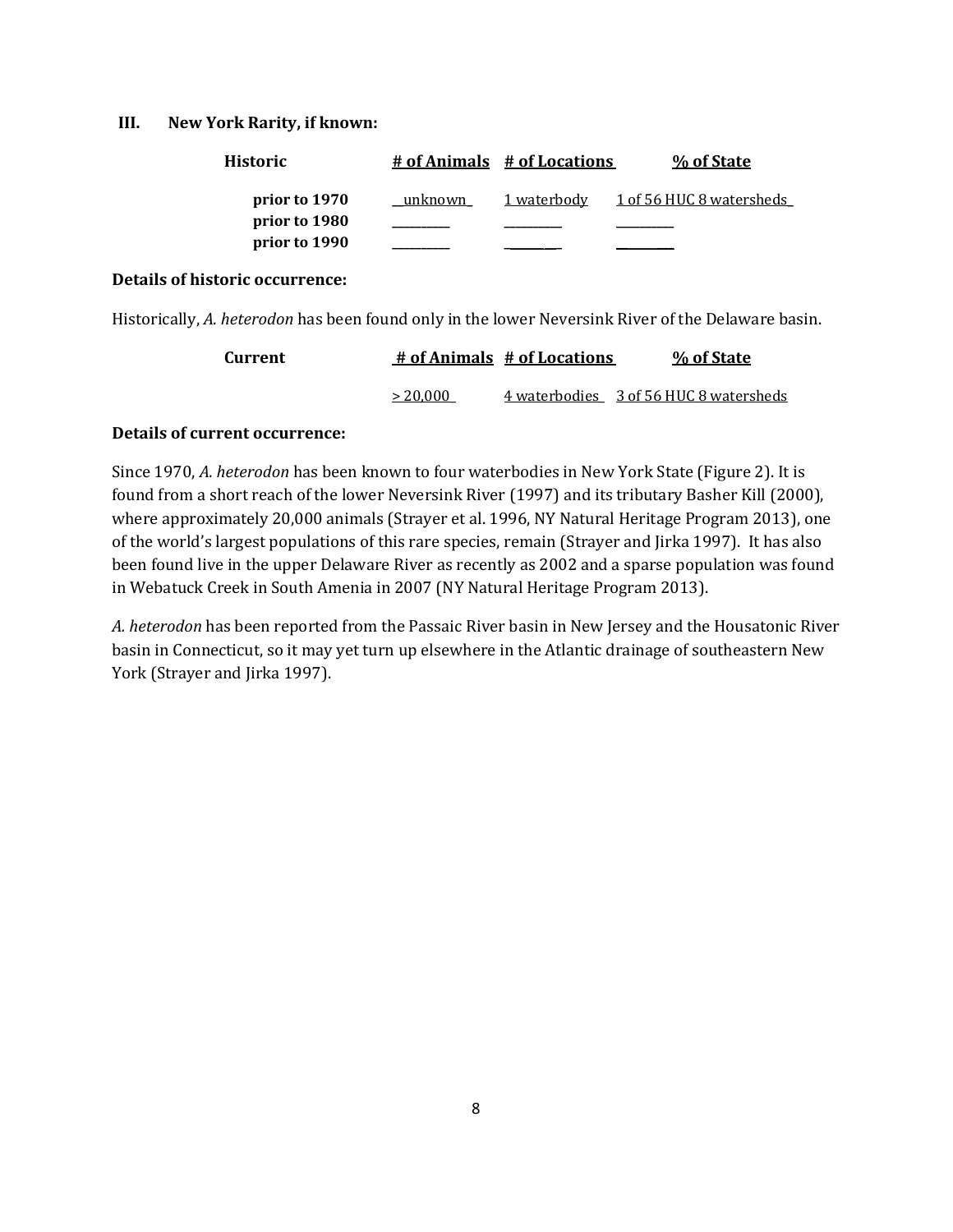#### **New York's Contribution to Species North American Range:**

| % of NA Range in New York | <b>Classification of New York Range</b> |
|---------------------------|-----------------------------------------|
| $\frac{100}{2}$ (endemic) | <u>X</u> Core                           |
| $-76-99$                  | __ Peripheral                           |
| $\frac{1}{2}$ 51-75       | ___ Disjunct                            |
| $\frac{26-50}{2}$         | Distance to core population:            |
| $1 - 25$                  |                                         |

## **IV. Primary Habitat or Community Type:**

- **1.** Medium River; Low Gradient; Assume Moderately Buffered (Size 3+ rivers); Warm
- **2.** Medium River; Low Gradient; Assume Moderately Buffered (Size 3+ rivers); Transitional Cool
- **3.** Medium River; Moderate-High Gradient; Assume Moderately Buffered (Size 3+ rivers); Transitional Cool

#### **Habitat or Community Type Trend in New York:**

| <b>Declining</b>           | <b>Stable</b> | <b>Increasing</b> | X Unknown |
|----------------------------|---------------|-------------------|-----------|
|                            |               |                   |           |
| <b>Habitat Specialist?</b> |               | X Yes             | No        |
| <b>Indicator Species?</b>  |               | X Yes             | No        |

#### **Habitat Discussion:**

*A . heterodon* is a generalist in terms of its preference for stream size, substrate, and flow conditions. It does not show any strong preference for particular habitats or microhabitats and is found in a variety of substrate types including clay, sand, gravel, pebble, and often in depositional areas and banks with large amounts of silt (Nedeau 2008). Other habitats included are amongst submerged aquatic plants, and near stream banks underneath overhanging tree limbs (NatureServe 2013). It inhabits very shallow water along stream banks, but has also been found at depths of 25 feet in the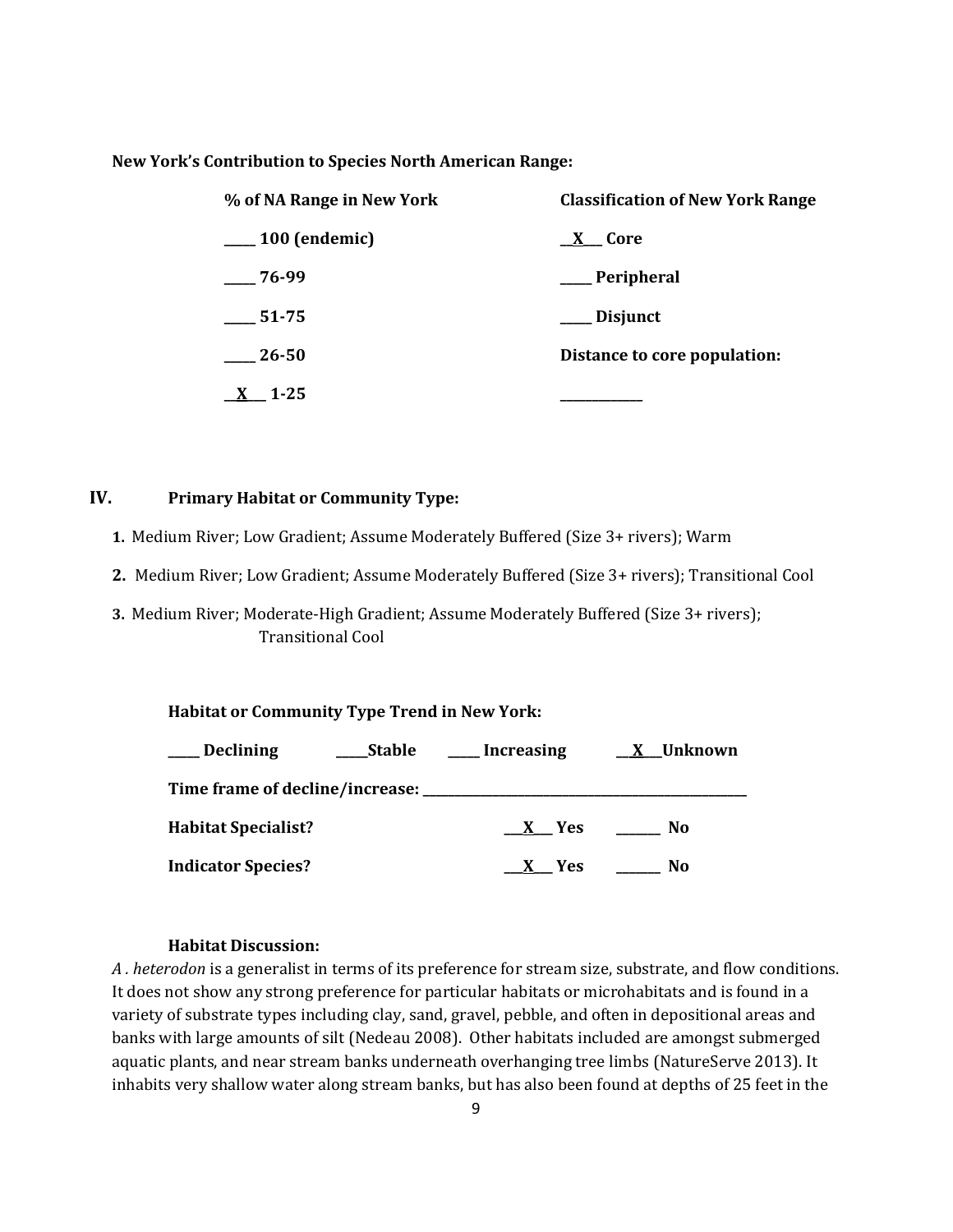Connecticut River. They do not inhabit lakes or reservoirs, but may occur in small impoundments. Stable flow and stable substrate are critical for this species (Nedeau 2008). This species is relatively sensitive to pollution, siltation, and low dissolved oxygen (McLain and Ross 2005). In New York, *A .heterodon's* habitat is a small (40m wide), coolwater river, where it lives bedded in the fine sediments that accumulate between cobbles (Strayer and Jirka 1997).

### **V. New York Species Demographics and Life History**

- **\_\_X\_\_\_\_ Breeder in New York**
	- **\_\_X\_\_\_ Summer Resident**
	- **\_\_\_X\_\_ Winter Resident**
	- **\_\_\_\_\_ Anadromous**
- **\_\_\_\_\_ Non-breeder in New York**
	- **\_\_\_\_\_ Summer Resident**
	- **\_\_\_\_\_ Winter Resident**
	- **\_\_\_\_\_ Catadromous**
- **\_\_\_\_\_ Migratory only**
- **\_\_\_\_\_Unknown**

#### **Species Demographics and Life History Discussion:**

Upstream males release sperm into the water. Females downstream take up the sperm with incoming water. Fertilization success may be related to population density, with a threshold density required for any reproductive success to occur (Watters et al. 2009). The low densities (<0.5 per square meter) in which *A. hetrodon* often occurs is problematical since females need to be in close proximity to a sperm releasing male to be successfully fertilized (Strayer et al. 1996). Eggs are fertilized within the female. Like nearly all North American mussels, *A. hetrodon* must parasitize an often specific vertebrate host to complete its life cycle. It is suspected that some mussel populations are not recruiting because their hosts no longer occur with them. Once released by the female, glochidia must acquire a suitable host or die, usually within 24-48 hours. After attaching to a suitable host, glochidia encyst, usually at the fish's gills or fins and receive food and dispersal. Once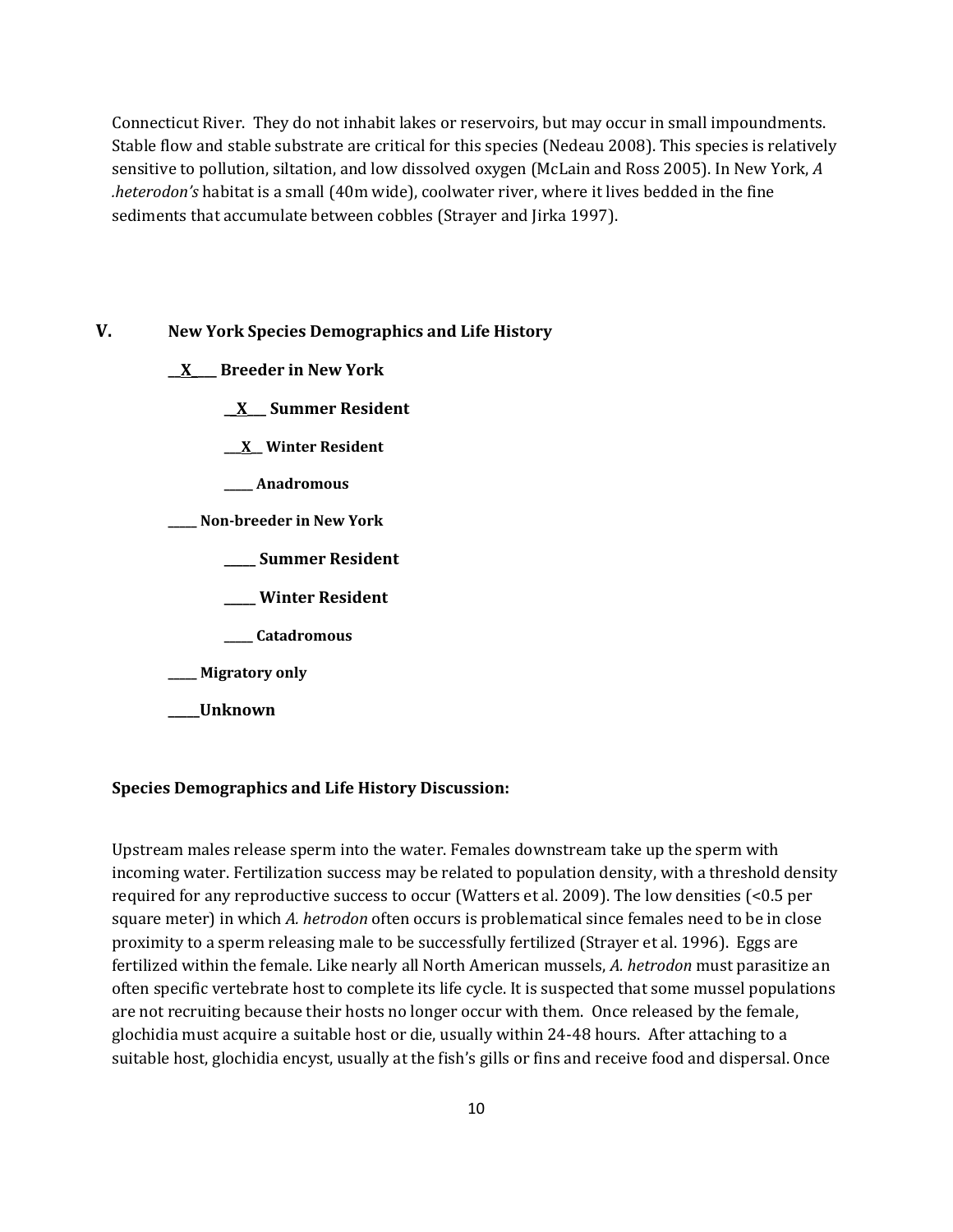the glochidia metamorphose into juveniles, they drop from the host. If they land in suitable habitat, they will burrow into the substrate, where they may remain for several years (Watters et al. 2009).

This species has a periodic life history strategy, characterized by moderate to high growth rate, low to intermediate life span, age at maturity, and fecundity, but generally smaller body size than opportunistic species. Most species are long-term brooders. This life history strategy is considered an adaptation to allow species to persist in unproductive habitats or habitats that are subject to large-scale, cylindrical environmental variation or stress (Haag 2012).

The lifespan of the *A. heterodon* is considered less than 12 years. It has a lower fecundity than most other species. This species is bradytictic, with fertilization occurring in late summer and glochidia released between March and May of the following spring (Nedeau 2008).

In laboratory experiments, Michaelson and Neves (1995) indentified three fish species as possible glochicial hosts: tesselated darter (*Etheostoma olmstedti*), Johnny darter (*Etheostoma nigrum)*, and mottled sculpin (*Cottus bairdi)*. Slimy sculpin (*Cottus cognates)* (Schulz and Marbain 1998) and Atlantic salmon (*Salmo salar*) (Wicklow 1999)were also identified as a host fish. Additional potential hosts include striped bass (*Morone saxatilis*) and banded killifish (*Fundulus diaphanus*) (Nedeau 2008). Recent published work indicates that although it has multiple hosts, it prefers the tessellated darter. Darter hosts have been shown to remain close to the area where they were infested with mussel glochidia (order of meters) indicating low dispersal capability (McLain and Ross, 2005; Strayer et al. 2006).

In the adult form, freshwater mussels are basically sessile; movement is limited to a few meters of the lake or river bottom. The only time that significant dispersal can take place is during the parasitic phase. Infected host fishes can transport the larval unionids into new habitats, and can replenish depleted populations with new individuals. Dispersal is particularly important for genetic exchange between populations. Dispersal is likely to be a slow process for mussels which use resident fishes with limited home ranges as their hosts. (COSEWIC 2009). Tesselated darters usually move less than 100 meters during their lives, thus the dispersal ability of *A. heterodon* is low and the rate at which they might re-colonize former habitat is slow (McLain and Ross 2005).

Short life spans, low fecundity, high degree of host specificity, limited dispersal ability of most of its host species, and low population densities contribute to the endangered status of the *A. heterodon* (Nedeau 2008).

## **VI. Threats:**

#### **Agricultural Runoff**

Although land use in the Delaware basin is primarily forest, several areas of cultivated cropland are found immediately adjacent to both *A. heterodon* occurrences on Neversink River and to the two southernmost occurrences on the Delaware River between Callicoon and Cochectcon. In addition,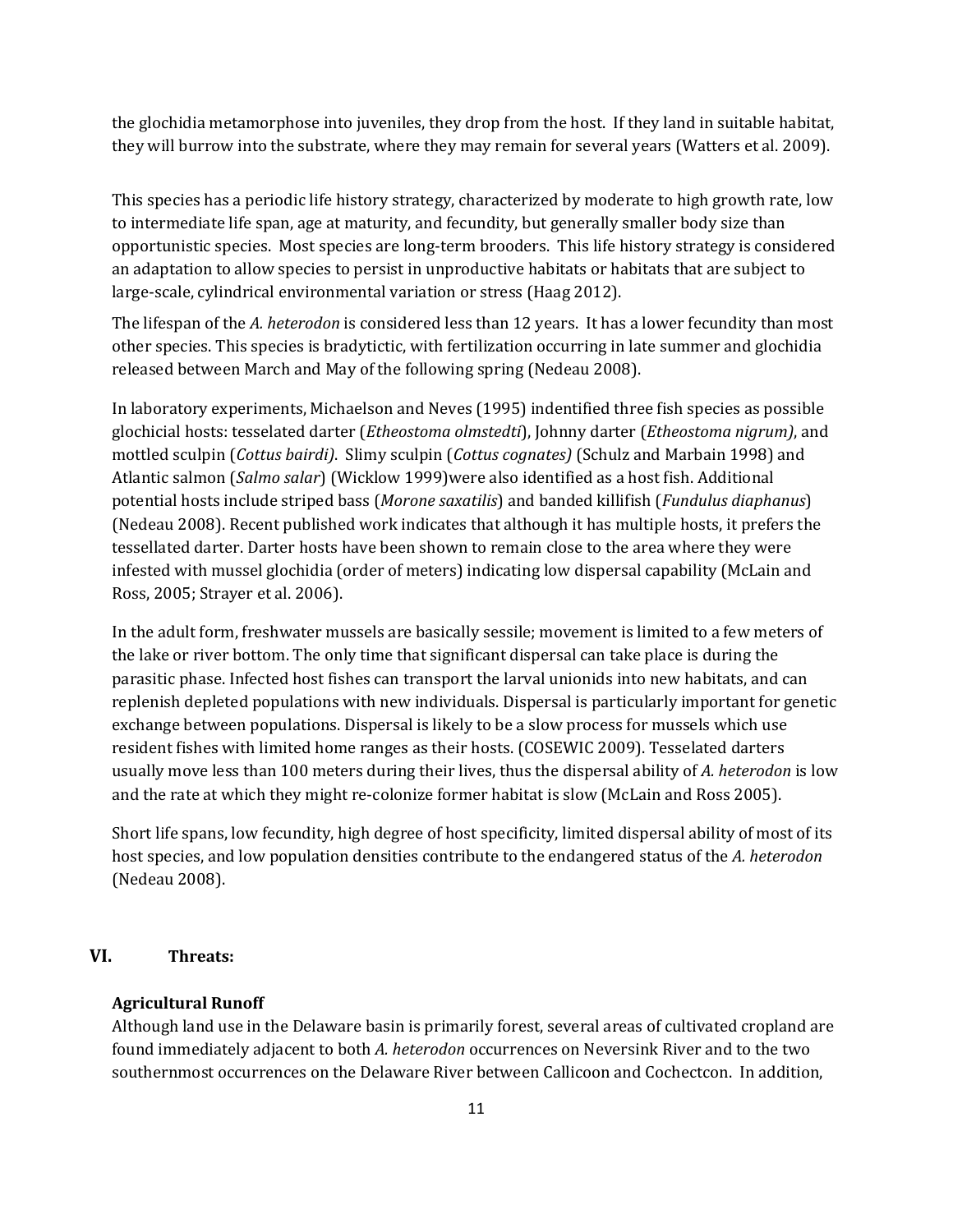extensive agriculture (pasture, hay, and cultivated cropland) borders *A. heterodon* habitat on Webatuck Creek (New York State Landcover 2010). Aquatic habitats lacking vegetated buffers of adequate width are threatened by runoff from urban areas, roads, lawns, and agricultural land (Gillis 2012). If best management practices are not closely adhered to, mussel habitat adjacent to wood harvest or agricultural land is subjected to pesticide, fertilizer, and silt/sediment runoff. During recent mussel surveys in Western and Central New York, it has been documented that sufficient vegetated riparian buffers are often lacking along known mussel streams (Mahar and Landry 2013), indicating that runoff is a major threat to resident mussel populations.

The presence of pesticides and fertilizers in our rural watersheds is nearly ubiquitous (Haag 2012). And because pesticides and their associated surfactants adsorb onto sediment particles, sedimentation may act as a vector for their transport into the aquatic system (Haag 2012). Mussels are more sensitive to pesticides than many other animals (Watters et al. 2009). Although effects of pesticides are species-specific, sub-lethal levels of PCBs, DDT, malathion, and other compounds inhibit respiratory efficiency and accumulate in the tissues. Atrazine and permethrin at sublethal concentrations reduced juvenile growth (Bringolf et al. 2007a, 2007b) and environmental levels of atrazine altered mussel movement and aggregation behavior (Flynn and Spellman 2009). Pesticides can affect mussels in many ways, but the full range of long-term effects remains unknown (Haag 2012).

Fertilizer run-off is also a concern. High inputs of nitrogen from fertilizers can cause increases in ammonia in the water and the substrate, leading to direct toxicity for a wide range of mussel species. Mussels, especially in their early life stages, are more sensitive to un-ionized ammonia than other organisms, and high sensitivity is seen across a range of species and life histories (Haag 2012). In addition, ammonia adsorbs to sediment particles, resulting in higher nitrogen concentrations in the substrate than in the overlying water. The nitrogen present in the interstitial spaces in the substrate is thought to result in juvenile mortality and to prevent recruitment by some mussel species (Strayer and Malcom 2012). Studies have suggested decreasing sediment loads entering aquatic systems as the best way to decrease the impact of numerous stressors for mussels in general (Roley et al. 2012).

### **Treated Waste Water**

Treated waste water effluent enters the Delaware River near *A. heterodon* occurrences at Callicoon (SPDES 2007). Recent studies show that mussel richness and abundance decrease with increased proximity to sewage effluent (Wildenberg 2012). The input of biomaterial from waste water treatment plants depletes dissolved oxygen levels, negatively impacting mussels. Ammonia from wastewater treatment plants has been found to be toxic to glochidia (Goudraeu et al. 1993) and at sub-lethal exposure, adult mussels exhibit decreased respiratory efficiency (Anderson et al*.* 1978). Endocrine disrupters from pharmaceuticals are also present in municipal sewage effluents and are increasingly common in rivers and lakes (Haag 2012). In mussels, chronic exposure to estrogenic compounds in effluents caused feminization of male mussels, but these individuals did not produce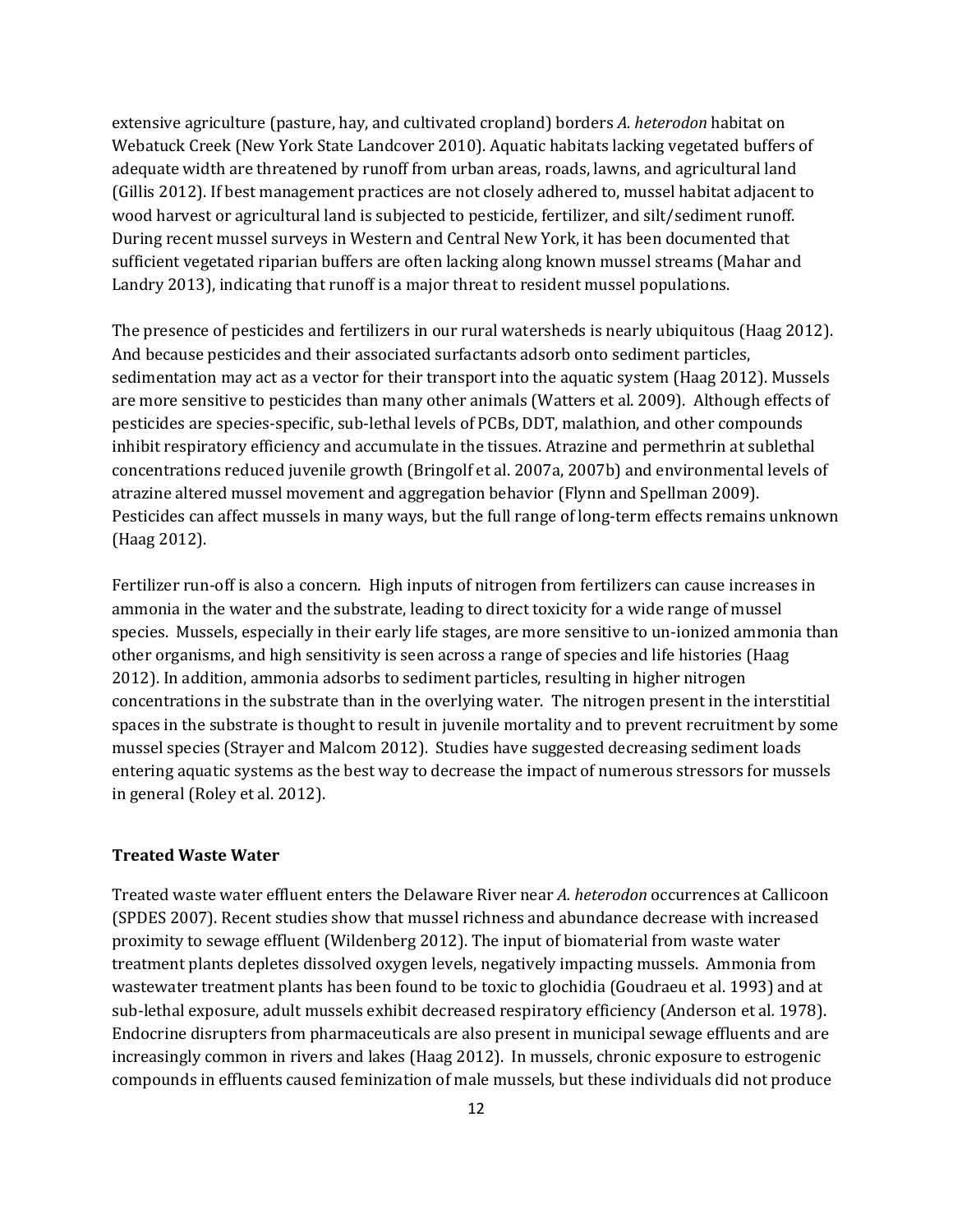eggs, suggesting major disruption of reproductive function (Gagne et al. 2011). The long term effects of these compounds on mussels are unknown (Haag 2012). It should be noted that in the Susquehanna Basin, Harman and Lord (2010) found no evidence that waste water treatment plants were responsible for reductions in mussel species of greatest conservation need.

## **Runoff from Developed Land**

Residential development is present adjacent to *A. heterodon* habitat on Neversink at Myers Grove. And although the Delaware watershed is mostly forested both a railroad and roads runs adjacent to the Delaware River (Rte 97 and local roads). In addition, in the stretch where *A. heterodon* have been found, there are multiple patches of developed land. This is especially true at Long Eddie, Hankins, and Callicoon (New York State Landcover 2010). These developed lands are likely sources of runoff containing metals and road salts. Mussels are particularly sensitive to heavy metals, more so than many other animals used in toxicological tests (Keller and Zam 1991). Low levels of metals may interfere with the ability of glochidia to attach to the host (Huebner and Pynnonen, 1992 as cited in Watters et al. 2009), suggesting that U.S. EPA ambient water quality criteria may not adequately protect mussels from toxic metals (Wang et al. 2011). In addition, increases in salinity from the runoff of salt used for clearing roads in winter may be lethal to glochidia and juvenile mussels (Keller and Zam 1991; Liquori and Insler 1985; Pandolfo et al., 2012). Based on these studies, the U.S. EPA's ambient water quality criterion for acute chloride exposures may not be protective of all freshwater mussels (Pandolfo et al. 2012)

### **Habitat Modifications**

Ecosystem modifications, such as in-stream work associated with, canal dredging bridge replacements, gravel mining, and vegetation removal kill mussels and destroy their habitat. For example, dredging for vegetation removal has been shown to remove up to 23% of mussels in spoils (Aldridge 2000). Further evidence for disruption was provided by mussel surveys adjacent to approximately 20 river miles of Conewango Creek that had been channelized and straightened in the first half of the 20th century. The resulting "dredge" had no riffle or run habitat and sites just below and above this channelized section contained few or no mussels (The Nature Conservancy 2009). Although limited in geographic scope these habitat modification activities have long term impacts on mussels and their distribution (Aldridge 2000).

#### **Invasives**

Didymo (*Didymosphenia geminata*), a filamentous diatom, can form extensive mats that can smother stream bottoms and occlude habitat for mussels (Spaulding and Elwell, 2007). This invasive has been found in the East Branch of the Delaware River. If it becomes as abundant in the Delaware basin as it has elsewhere, it could have enormous negative consequences for mussels, including *A. heterodon* populations (Nedeau 2008).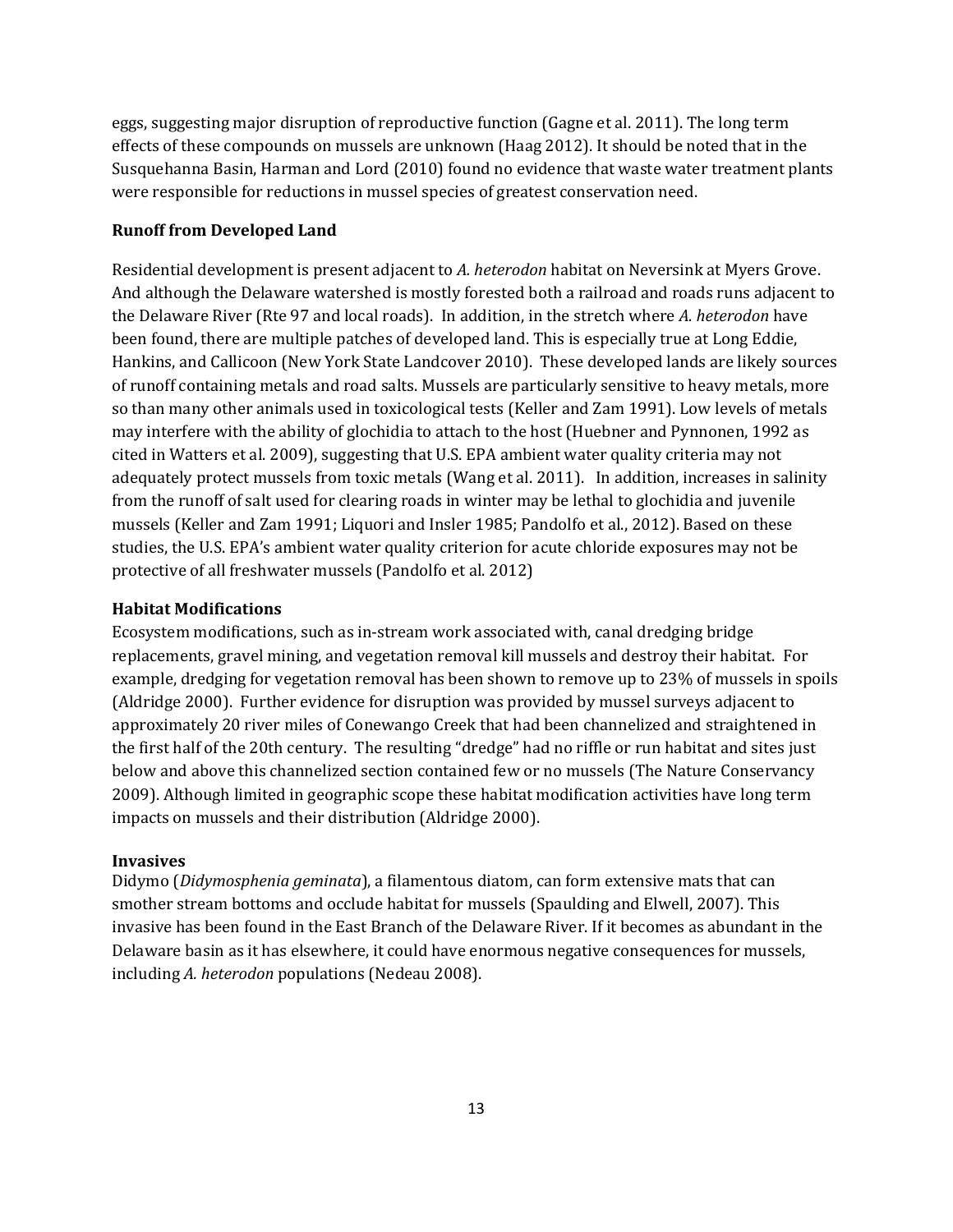Range wide, competition with exotic bivalves, both the Asian clam (*Corbicula fluminea*) and zebra mussel (*Dreissena polymorpha*) could pose a threat because these exotics are expected to eventually invade many Atlantic slope watersheds (NatureServe 2013).

#### **Water Temperature Changes**

In a recent assessment of the vulnerability of at-risk species to climate change in New York, Schesinger et al. (2011) ranked this species as "extremely vulnerable." This indicates that abundance and/or range extent within New York is extremely likely to substantially decrease or disappear by 2050. Warmer stream temperatures due to the combined effects of land use, such as removal of shaded buffers, and climate change may contribute to the loss of coldwater fisheries and *A. heterodon* populations in some watersheds (Nedeau 2008). Temperature induced changes in fish communities could have a profound influence on the availability of hosts for freshwater mussels. Mussels, like *A. heterodon*, that inhabit small streams and rivers and rely on fish adapted for cooler water, such as several species of sculpins, darters, and salmonids, might be most affected by factors such as climate change or the removal of shaded buffers (Nedeau 2008).

#### **Impoundments – Range wide**

Across its range, impoundments likely contributed to the reduced distribution of mussels that we see today. Vaughn and Taylor (1999) observed a mussel extinction gradient with a gradual, linear increase in mussel species richness and abundance with increasing distance downstream from impoundments. Species and their hosts that require shallow, oxygenated, fast-flowing water quickly are eliminated. Continuously cold water from both increased water depth upstream of the dam and dam discharges downstream of the dam may prevent reproduction. Impoundment increases silt load and eutrophication, resulting in changes in the fish fauna, and therefore the availability of hosts. Dams represent distributional barriers to fish hosts, and therefore to the mussels themselves. The zoogeographic patterns of several species suggest a dam-limited range. Dams also act as sediment traps, often having many feet of silt and debris caught on their upstream side. These areas generally are without mussels. Below the dam, the tailwaters often have dense mussel beds, as these reaches are the only areas left that still have oxygenated, fast moving water. This is exemplified by the distribution of beds in the lower Muskingum River, Ohio (Stansbery and King 1983, ESI 1993c).

In addition, improperly sized and poorly installed or poorly maintained culverts have impacts similar to dams in that they fragment habitat, preventing the movement by host fish, and effectively isolating mussel populations. And because culverts are located at nearly every road-stream intersection, there is the potential for landscape level fragmentation of mussel habitat.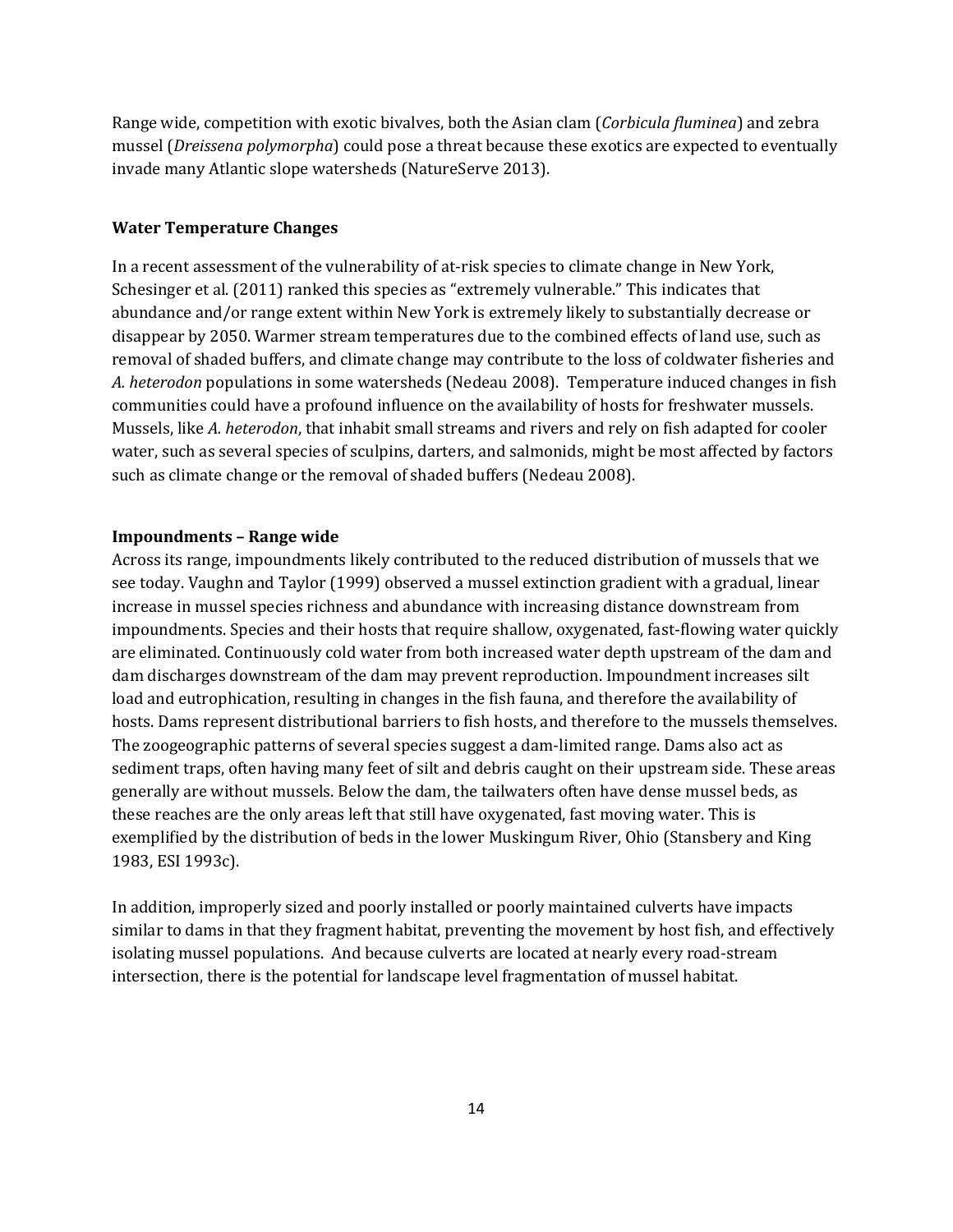#### **Are there regulatory mechanisms that protect the species or its habitat in New York?**

**\_\_\_\_\_\_\_ No \_\_\_\_\_ Unknown \_\_\_X\_\_\_ Yes** 

New York State Environmental Conservation Law, § 11-0535. 6 NYCRR Part 182: Endangered and Threatened Species of Fish and Wildlife; Species of Special Concern; Incidental Take Permits

Section 7(a) of the Federal Endangered Species Act, as amended, requires Federal agencies to evaluate their actions with respect to any species that is proposed or listed as Federally endangered or threatened. Regulations implementing this interagency cooperation provision of the Act are codified at 50 CFR Part 402. Section 7(a)(4) requires Federal agencies to confer informally with the Service on any action that is likely to jeopardize the continued existence of a proposed species or result in destruction or adverse modification of proposed critical habitat. If a species is listed subsequently, Section 7(a)(2) requires Federal agencies to ensure that any activities they authorize, fund, or carry out are not likely to jeopardize the continued existence of such a species or to destroy or adversely modify its critical habitat. If a Federal action may affect a listed species or its critical habitat, the responsible Federal agency must enter into formal consultation with the Service.

Mussel habitats receive some generic protection under several New York State regulations (NYCRR) promulgated under the authority of the New York Environmental Conservation Law (ECL), specifically Part 608 of the NYCRR: Use and Protection of Waters, and Part 617 of the NYCRR: State Environmental Quality Review (SEQR). Part 608 provides protection of some mussel habitats by regulating and requiring environmental review of the modification or disturbance of any "protected stream", its bed or bank, and removal of sand, gravel or other material from its bed or banks (608.2 Disturbance of Protected Streams). This does not provide adequate protection of mussels and their habitats as it only protects streams or particular portions of a streams for which there has been adopted by NYSDEC or any of its predecessors any of the following classifications or standards: AA,  $AA(t)$ , A,  $A(t)$ , B,  $B(t)$  C(t), or Streams designated (t)(trout) also include those more specifically designated (ts)(trout spawning). Mussel habitats may also receive some additional protections as the construction, repair, breach or removals of dams, and the excavation and placement of fill in navigable waters are subject to regulation and environmental review under Part 608, 608.3 and 608.5 respectively. Under part 608, projects requiring a permit can be conditioned by NYSDEC to include best management practices, such as sediment and erosion protections. Through the review process, these projects can also be modified to reduce impacts in order to meet permit issuance standards.

Under Part 608, protection of unlisted species of mussels is general and relatively limited. More importantly, Class C and D waters with mussels do not receive protection under these regulations. A significant portion of the New York's mussel resources occur within Class C and D waters. An additional but not insignificant gap in protection occurs because agricultural activities consisting of the crossing and re-crossing of a protected stream by livestock or wheeled farming equipment normally used for traditional agricultural purposes or of withdrawing irrigation water in a manner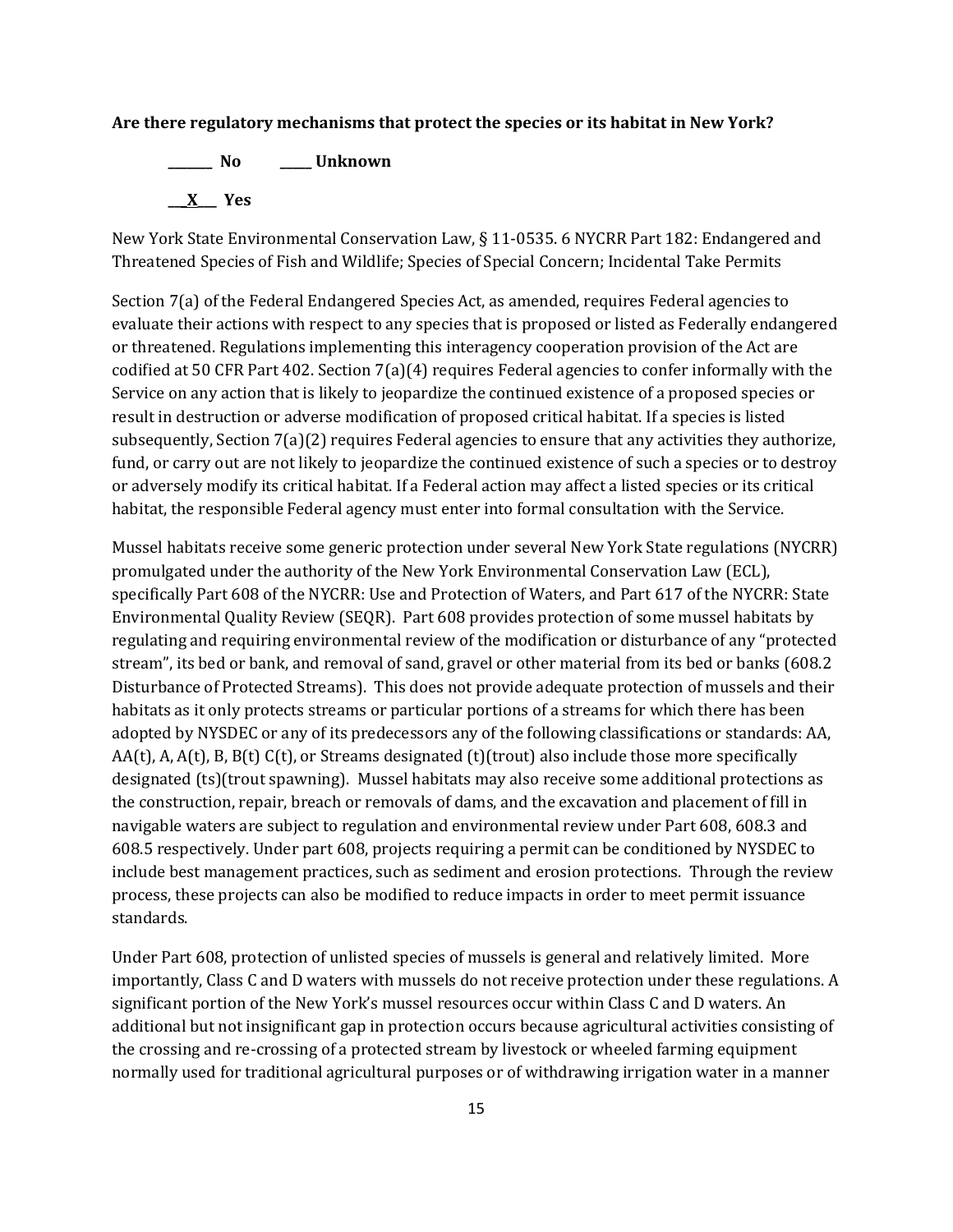which does not otherwise alter the stream, are exempt from these regulations and environmental review.

Water quality certifications required by Section 401 of the Federal Water Pollution Control Act, Title 33 United States Code 1341(see subdivision (c) of this Section) may provide protection for freshwater mussels and their habitats from some activities that would potentially have adverse impacts by regulating construction or operation of facilities that may result in any discharge into navigable waters. Water quality certifications set water quality-related effluent limitations, water quality standards, thermal discharge criteria, effluent prohibitions and pretreatment standards for projects on navigable waters.

The State Environmental Quality Review (SEQR, Part 617 NYCRR) may also protect mussels and their habitats by requiring the consideration of environmental factors into the existing planning, review and decision-making processes of state, regional and local government agencies for activities that require discretionary approval. SEQR requires the preparation of an Environmental Impact Statement, including an alternatives analysis, for those activities that may result in a substantial adverse change in ground or surface water quality; a substantial increase in potential for erosion, flooding, leaching or drainage problems; the removal or destruction of large quantities of vegetation or fauna; substantial interference with the movement of any resident or migratory fish or wildlife species; impacts on a significant habitat area; substantial adverse impacts on a threatened or endangered species of animal or plant, or the habitat of such a species; other significant adverse impacts to natural resources; or, a substantial change in the use, or intensity of use, of land including agricultural, open space or recreational resources, or in its capacity to support existing uses.

New York State has numerous laws and regulations that both directly or indirectly protect waters of the state (mussel habitats) including regulations governing direct discharges to surface and groundwater, storm water, agricultural activities, pesticides, flood control, and dams. Without these regulations, mussels would certainly be in worse shape; however, most of these generic protections are not adequate in scope or specific enough to mussel threats to protect the mussel resources of New York State.

# **Describe knowledge of management/conservation actions that are needed for recovery/conservation, or to eliminate, minimize, or compensate for the identified threats:**

- Modify marine mussel regulations or the definition of protected wildlife in NYCRR to clarify that freshwater mussels are protected under ECL. Current regulations could be interpreted that freshwater mussels may only be protected as shellfish without a season within the Marine District.
- Through landowner incentive programs or regulation, riparian buffers, particularly those that also provide shade, should be added/maintained/widened, along agricultural fields, subdivisions, and along major roads to decrease the levels of nitrogen, pesticides, sediment,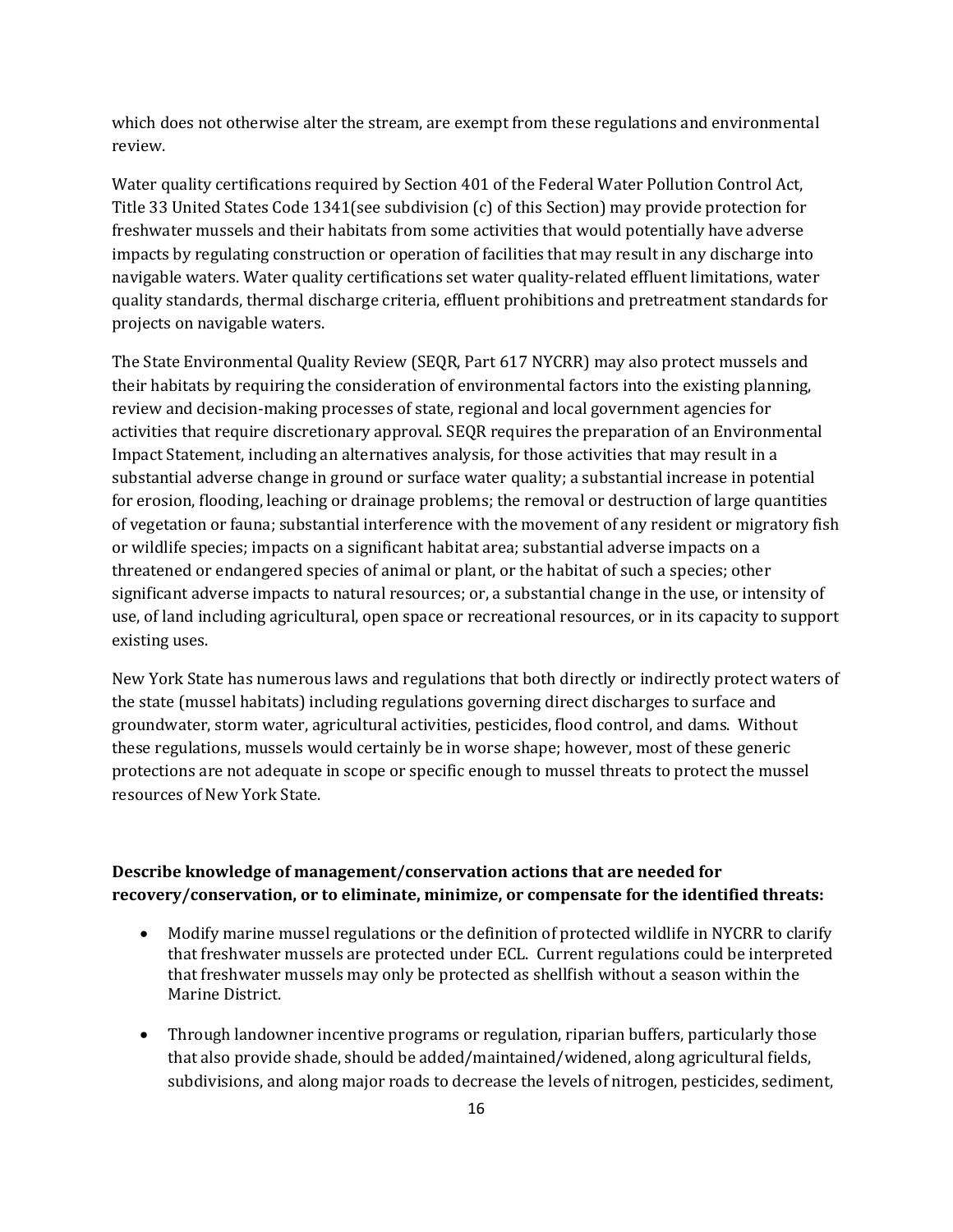heavy metals, and salts from entering these aquatic systems, as well as to moderate water temperature. Studies have suggested decreasing sediment loads entering aquatic systems as the best way to decrease the impact of numerous stressors for mussels in general (Roley and Tank 2012).

- Require all state agencies to maintain appropriate vegetative buffers along streams, rivers and lakes on state-owned or state managed properties.
- Develop and implement a comprehensive monitoring strategy that identifies protocols, including locations and specific intervals, for regular monitoring of known mussel populations to detect assess trends and detect dangerous declines.
- Mussel sensitivity to particular pollutants should be considered or addressed in the regulation of wastewater and stormwater discharges to groundwater and surface waters, State Pollutant Discharge Elimination Systems (SPDES). This should be reflected in effluent limitations for discharges, including discharges from P/C/I facilities (Private/Commercial/Industrial), CAFO facilities (Concentrated Animal Feeding Operations), High Volume Hydraulic Fracturing Discharges, and Wastewater treatment plants, etc. Discharges whose receiving waters have mussels, particularly those with known populations of mussels listed as Endangered, Threatened, Special concern or SGCN, should be carefully reviewed for potential impacts to mussels. For example, deleterious levels of ammonia (a component of many types of discharges) and molluscicides (a commonly used water treatment chemical in discharged water) should not be permitted.
- Coordinate with local wastewater treatment facilities to improve ammonia removal of treated discharge. This has been documented as a threat to Unionids at multiple life stages, and therefore needs to be addressed (Gillis 2012).
- Establish a protocol whereas DEC staff work closely with state and local highway departments to reduce impacts to native mussels during maintenance and construction projects.
- All populations should receive protection through acquisition, easements, registry, and/or working with local, state, and federal government agencies on issues relating to zoning and streamside development, water quality, regulation of water flows, land use practices, etc (NatureServe 2013).
- Replace culverts that disrupt aquatic habitat connectivity to allow for passage of small fish species.
- NYSDEC should consider sensitivity of freshwater mussels to specific pollutants in the establishment and setting of water quality standards and TMDLs for waters containing freshwater mussels. A Total Maximum Daily Load (TMDL) specifies the maximum amount of a pollutant that a waterbody can receive and still meet water quality standards. TMDLs account for all contributing sources (e.g. point and nonpoint sources, and natural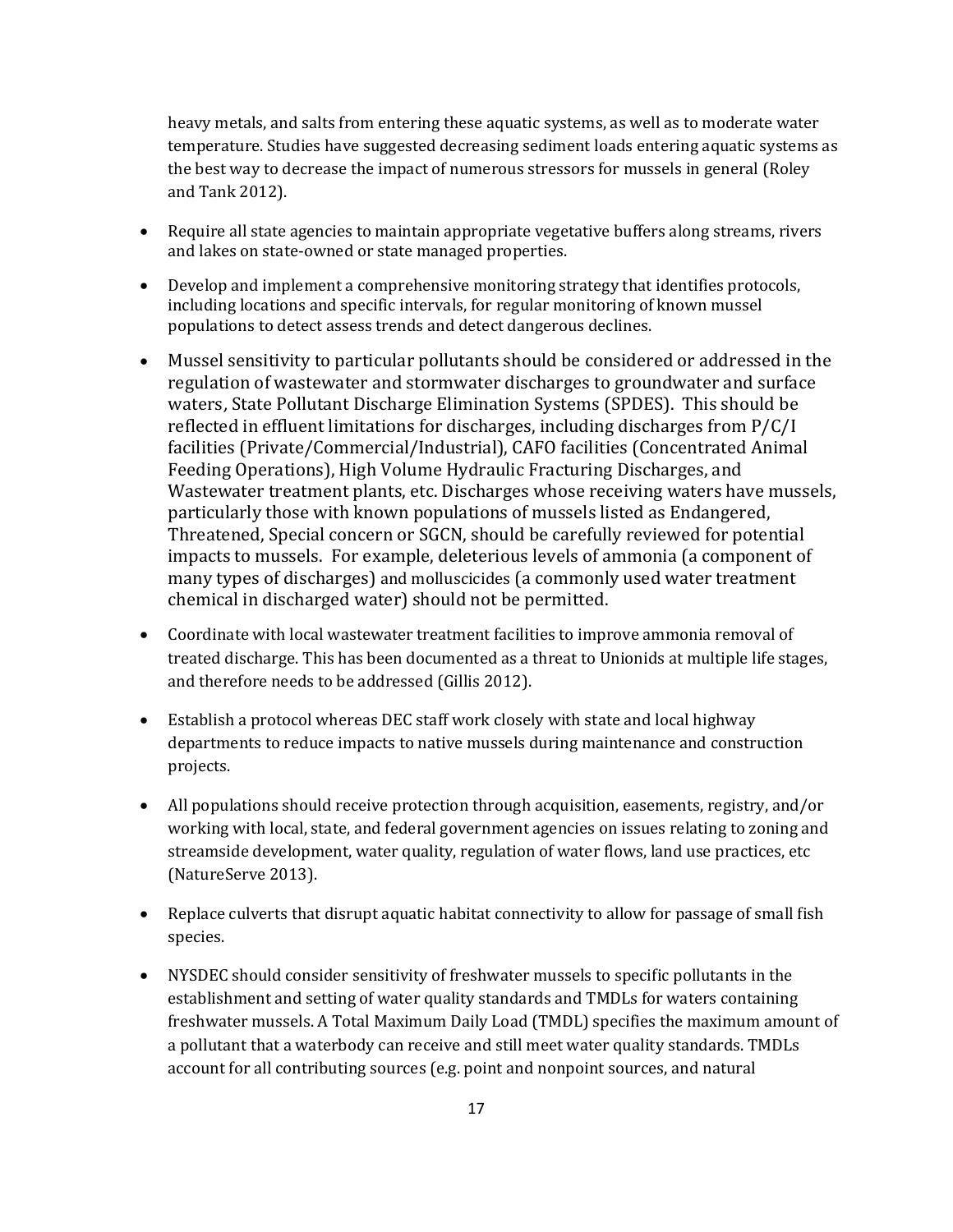background levels), seasonal variations in the pollutant load, and incorporate a margin of safety that accounts for unknown or unexpected sources of the pollutant. In essence, a TMDL defines the capacity of the waterbody to absorb a pollutant and still meet water quality standards. The Clean Water Act requires states to identify waterbodies that do not meet water quality standards after application of technology-based effluent limitations. For these "impaired waters," states must consider the development of alternative strategies, including TMDLs, for reducing the pollutants responsible for the failure to meet water quality standards.

• Priority conservation efforts for this federally listed species should focus on any New York stream in the species occurs, especially the Neversink River and the Basherkill.

The Comprehensive Wildlife Conservation Strategy (NYSDEC 2006) includes recommendations for the following actions for freshwater mussels:

## **Habitat management:**

- Manage areas of important mussel populations by controlling degradation factors (e.g..) Controlling livestock access, point source or non-point source pollution, flow alteration, etc.)
- Develop methods to improve and restore freshwater bivalve habitat.

# **Habitat research:**

- Conduct research to determine habitat parameters necessary for good populations of each species of species-at-risk listed mussels.
- Research flow requirements of freshwater bivalves and model the effects of flow changes both in volume and timing.
- Research all parameters of mussel habitat requirements including temperature, substrate, fish, flow, food, etc.

# **Habitat restoration:**

• Restore degraded habitat areas to allow for recolonization or reintroduction of listed mussels.

# **Invasive species control:**

- Develop a monitoring/control plan that includes measures to detect invasive species problematic to freshwater bivalves in all New York watersheds and actions that will be taken to control them before they become threats.
- Conduct research on control of exotic bivalve species that compete with native mussels and exotic crustaceans or fish which may prey on them.

# **Life history research:**

- Research effects of pesticides and other chemicals, including ammonia, on all life stages of freshwater bivalves: sperm/egg, glochidia, larva, adults.
- Research potential interbreeding between *Alasmidonta varicosa* and *Alasmidonta marginata* and, if occurring, evaluate the potential threat to *A. varicosa* population integrity.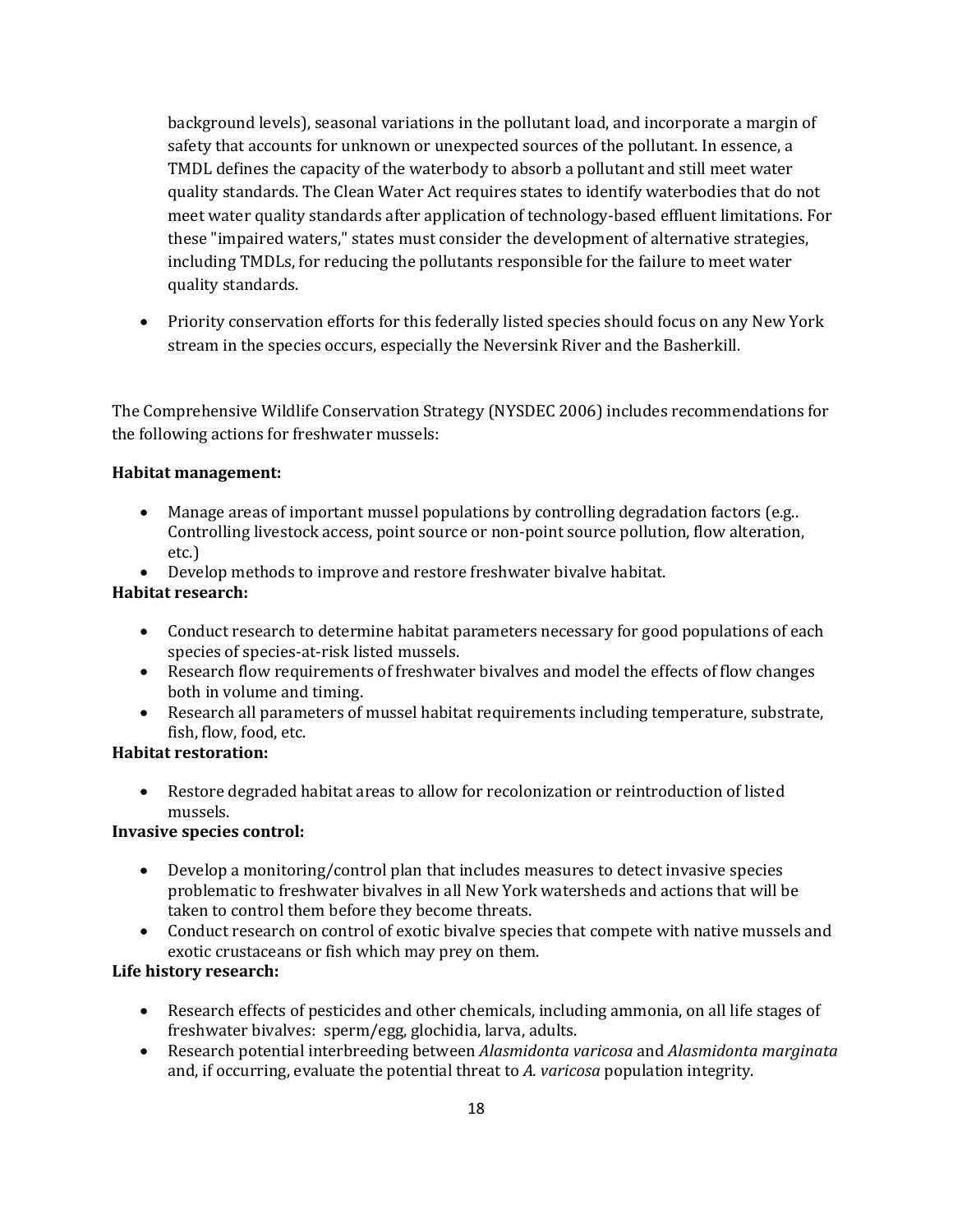- Determine fish hosts for species where this is not known for populations living in New York.
- Research population dynamics of listed mussel species including connectivity of populations or subpopulations and genetic distinctness of populations or subpopulations.
- Determine or confirm breeding phenology and habitat conditions necessary for successful breeding for listed mussels (e.g.. mussel density, pop. level of fish host, temp, flow).

# **Modify regulation:**

• Modify marine mussel regulations to be clearer that freshwater mussels are protected under ECL.

# **New regulation:**

- Ban the importation of fish that feed on freshwater mollusks (e.g.. black carp).
- Require inclusion of all stages of freshwater mussels in testing for approval of new pesticides in New York*.*

# **Other action:**

- Develop an outreach program to private landowners through the Landowner Incentive Program to educate the public about freshwater mussel protection and initiate projects to prevent or repair impacts from land use on mussels.
- Increase regional permit control of development and highway projects that may impact native mussels.
- Develop standard monitoring/survey protocols for development projects in all watersheds in New York.
- Evaluate threats to mussels in each New York watershed and prioritize areas for actions to address the threats.
- Research the best survey methods both for detection of rare species and evaluation of population status and trends.
- Begin evaluation of members of the family Sphaeridae (fingernail clams) for inclusion into the species at risk list.

# **Population monitoring:**

• Conduct population estimates of species-at-risk listed mussel species in NY

• Conduct surveys to determine distribution of species-at-risk listed mussel species in NY. **Regional management plan:**

• Incorporate freshwater mussel goals and objectives into regional water quality and fish management plans and policies.

# **Relocation/reintroduction:**

• Where appropriate, reintroduce listed mussels into appropriate habitat within their historic range.

# **Statewide management plan:**

• Incorporate freshwater mussel goals and objectives into statewide water quality and fish management plans and policies.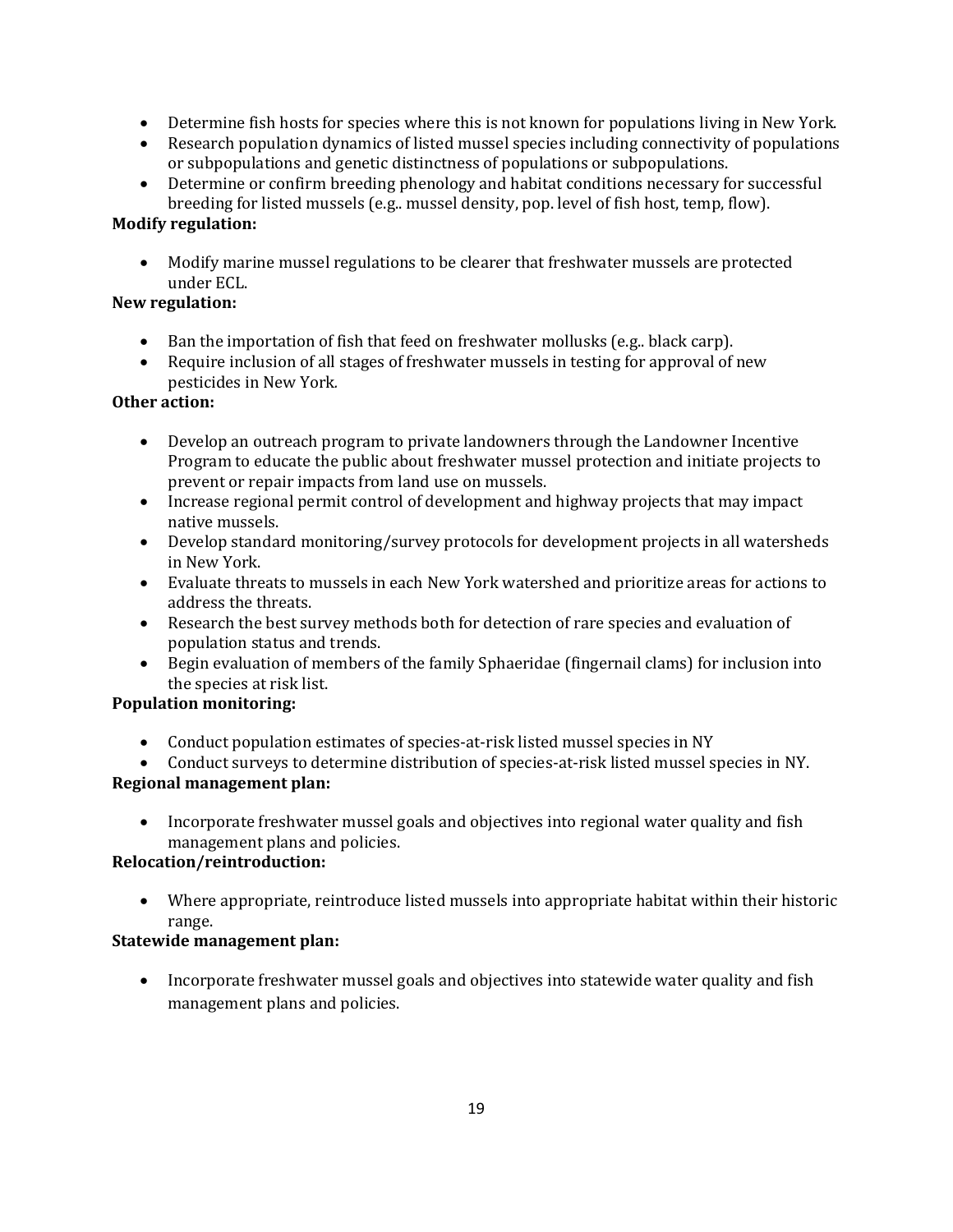## **VII. References**

- Aldridge, D. C. (2000). The impacts of dredging and weed cutting on a population of freshwater mussels (Bivalvia: Unionidae). *Biological Conservation*, *95*(3), 247-257.
- Anderson, K. B., Sparks, R. E., and Paparo, A. A. (1978). Rapid assessment of water quality, using the fingernail clam, *Musculium transversum*: Final Report. University of Illinois, Urbana. 130p.
- Benke, A.C. (1990). A perspective on America's vanishing streams. *Journal of the N. American Benthological Society: 9*: 77-88
- Bringolf, R. B., Cope, W. G., Eads, C. B., Lazaro, P. R., Barnhart, M. C., and Shea, D. (2007). Acute and chronic toxicity of technical‐grade pesticides to glochidia and juveniles of freshwater mussels (unionidae). *Environmental Toxicology and Chemistry*, *26*(10), 2086-2093.
- Bringolf, R. B., Cope, W. G., Barnhart, M. C., Mosher, S., Lazaro, P. R., and Shea, D. (2007). Acute and chronic toxicity of pesticide formulations (atrazine, chlorpyrifos, and permethrin) to glochidia and juveniles of Lampsilis siliquoidea. *Environmental Toxicology and Chemistry*, *26*(10), 2101-2107.
- Davenport, M.J. (2012). Species Status Review of Freshwater Mussels. New Jersey Division of Fish and Wildlife Endangered and Nongame Species Program
- Flynn, K., and Spellman, T. (2009). Environmental levels of atrazine decrease spatial aggregation in the freshwater mussel,<i> Elliptio complanata</i>*Ecotoxicology and Environmental Safety*, *72*(4), 1228-1233.
- Graf, D. and K. Cummings. (2011). MUSSELp Evolution: North American Freshwater Mussels. The MUSSEL Project. The University of Wisconsin. Available: [http://mussel](http://mussel-project.uwsp.edu/evol/intro/north_america.html)[project.uwsp.edu/evol/intro/north\\_america.html.](http://mussel-project.uwsp.edu/evol/intro/north_america.html)
- Gagné, F., Bouchard, B., André, C., Farcy, E., and Fournier, M. (2011). Evidence of feminization in wild *Elliptio complanata* mussels in the receiving waters downstream of a municipal effluent outfall. *Comparative Biochemistry and Physiology Part C: Toxicology and Pharmacology*, *153*(1), 99-106.
- Gillis, P. L. (2012). Cumulative impacts of urban runoff and municipal wastewater effluents on wild freshwater mussels (*Lasmigona costata*). *Science of the Total Environment*, *431*, 348-356.
- Goudraeu, S. E., Neves, R. J., and Sheehan, R. J. (1993). Effects of wastewater treatment plant effluents on freshwater mollusks in the upper Clinch River, Virginia, USA. *Hydrobiologia*, *252*(3), 211-230.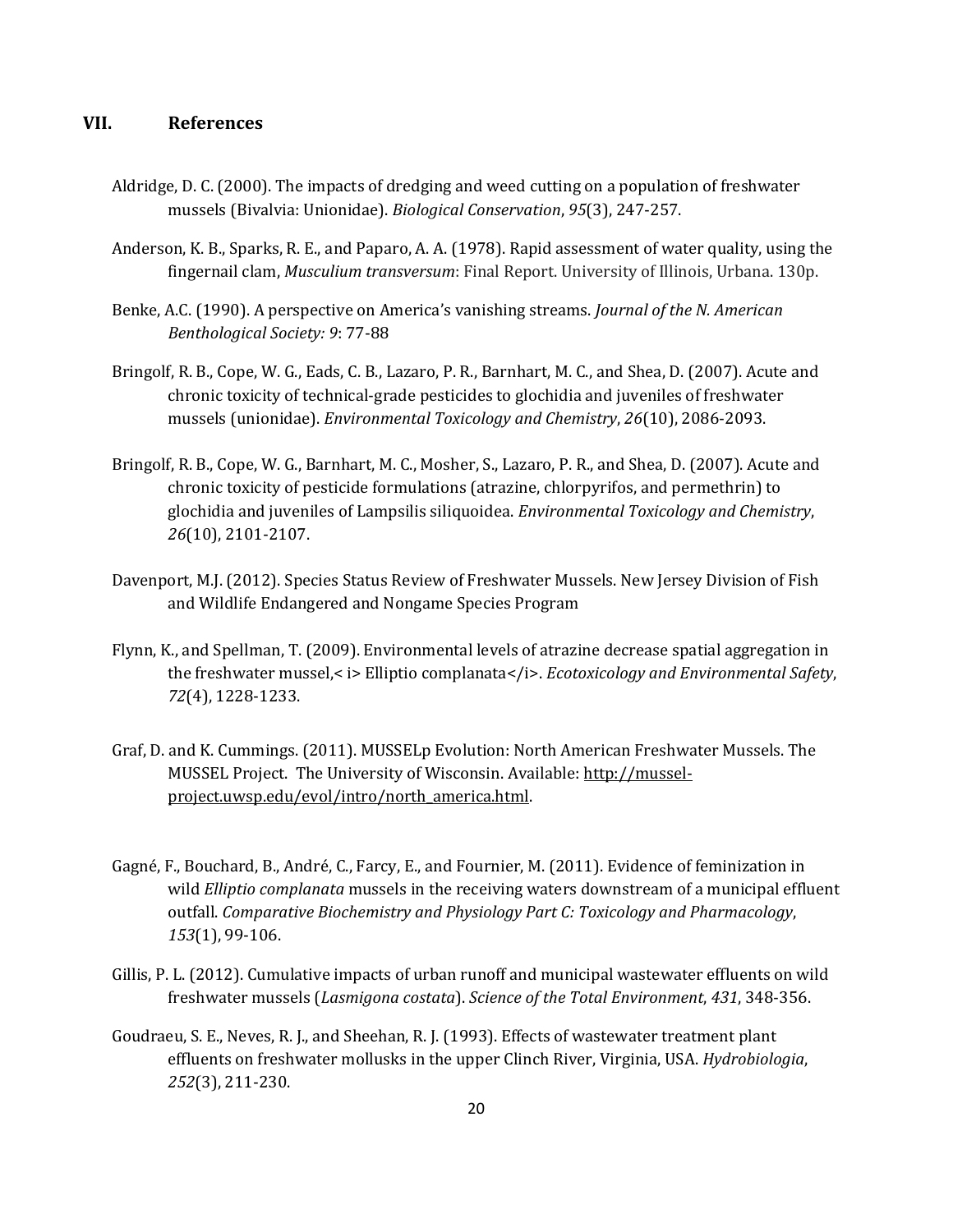- Haag, W. R. (2012). *North American freshwater mussels: natural history, ecology, and conservation*. Cambridge University Press.
- Hanson, J.M. and A. Locke. 2001. Survey of freshwater mussels in the Petitcodiac River drainage, New Brunswick. The Canadian Field-Naturalist 115:329-340.
- Harman, W.N. and P.H. Lord (2010). Susquehanna Freshwater Mussel Surveys, 2008-2010. Final report submitted to New York State Department of Environmental Conservation. SUNY Oneonta. Cooperstown, NY. 24 pp + plus appendix.
- Huebner, J. D., and Pynnönen, K. S. (1992). Viability of glochidia of two species of Anodonta exposed to low pH and selected metals. *Canadian Journal of Zoology*, *70*(12), 2348-2355.
- Keller, A. E., and Zam, S. G. (1991). The acute toxicity of selected metals to the freshwater mussel, Anodonta imbecilis. *Environmental Toxicology and Chemistry*, *10*(4), 539-546.
- Liquori, V. M., and Insler, G. D. (1985). Gill parasites of the white perch: Phenologies in the lower Hudson River. *New York Fish and Game Journal*, *32*(1), 71-76.
- Mahar, A.M. and J.A. Landry. (2013). State Wildlife Grants Final Report: Inventory of Freshwater Mussels in New York's Southeast and Southwest Lake Ontario Basins, 2008-2013. New York State Department of Environmental Conservation. Avon, NY. *In progress*.
- Michaelson, D.L. and R.J. Neves. 1995. Life history and habitat of the endangered dwarf wedgemussel *Alasmodonta heterodon* (Bivalvia: Unionidae). Journal of the North American Benthological Society, 14(2): 324-340.
- McLain, D.C. and M.R. Ross. 2005. Reproduction based on local patch size of *Alasmidonta heterodon* and dispersal by its darter host in the Mill River, Massachusetts, USA. Journal of the North American Benthological Society, 24(1): 139-147.
- Metcalfe-Smith, J.L. and Cudmore-Vokey, B. 2004. *National general status assessment of freshwater mussels (Unionacea)*. National Water Research Institute.
- NatureServe. 2013. NatureServe Explorer: An online encyclopedia of life [web application]. Version 7.1. NatureServe, Arlington, Virginia. Available http://www.natureserve.org/explorer. (Accessed: February 12, 2013).
- Nedeau, E.J. 2008. *Freshwater Mussels and the Connecticut River Watershed.* Connecticut River Watershed Council, Greenfield, Massachusetts. Xviii+ 132 pp.

New York Natural Heritage Program. (2013). Element of Occurance GIS data layer.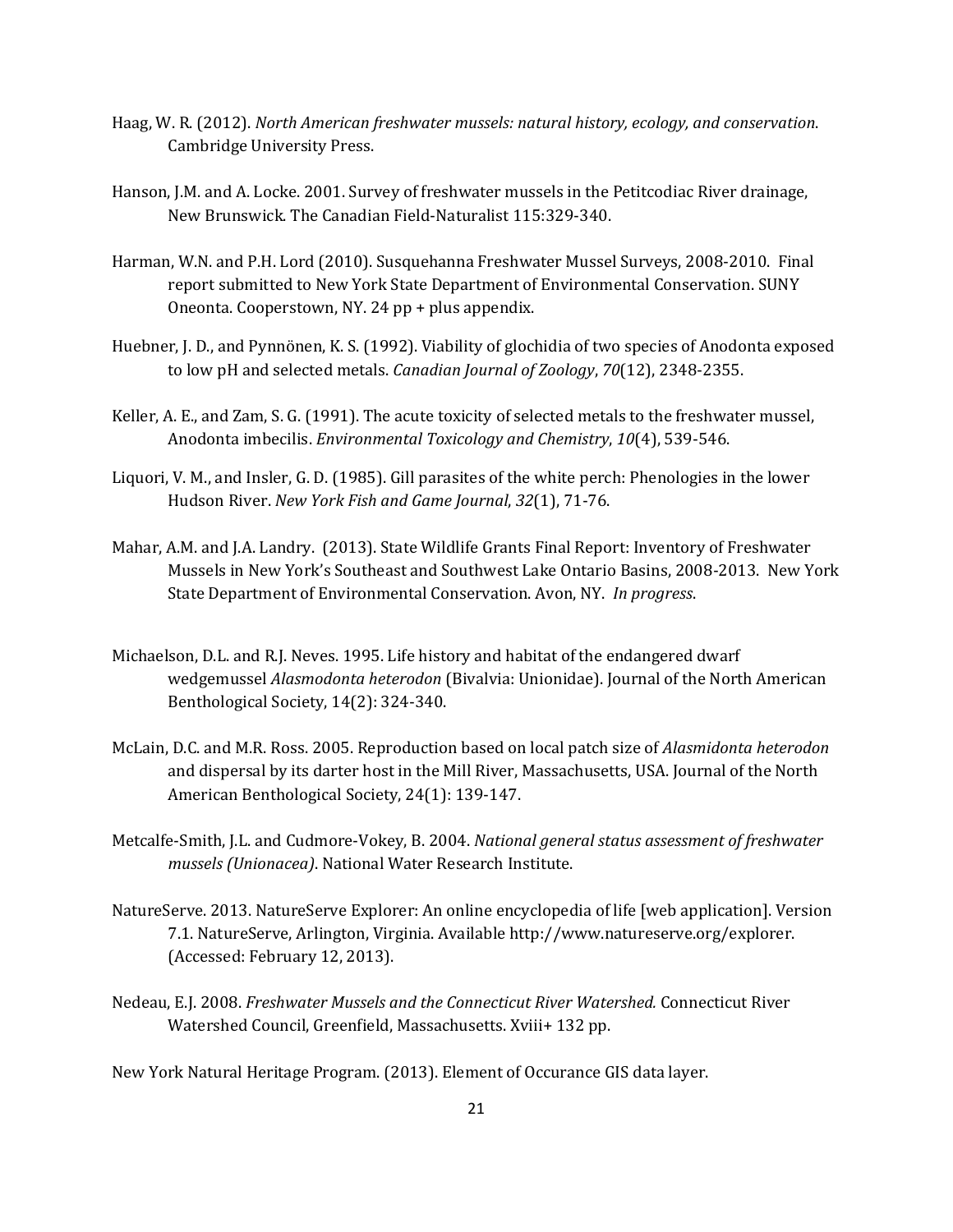- New York State Department of Environmental Conservation. (2006). *New York State Comprehensive Wildlife Conservation Strategy*. Albany, NY: New York State Department of Environmental Conservation.
- New York State Landcover, Version 1. [SDE raster digital data] (2010). National Gap Analysis Program. Moscow, Idaho. Available: NYS Department of Environmental Conservation Master Habitat Data Bank's Data Selector.
- Northeastern Aquatic Habitat Classification System (NAHCS) GIS map for streams and rivers, [vector digital data] (2010). US Environmental Protection Agency, the US Geological Survey, and The Nature Conservancy Eastern Conservation Science. Boston, MA. Available: NYS Department of Environmental Conservation Master Habitat Data Bank's Data Selector.
- Pandolfo, T. J., Cope, W. G., Young, G. B., Jones, J. W., Hua, D., and Lingenfelser, S. F. (2012). Acute effects of road salts and associated cyanide compounds on the early life stages of the unionid mussel Villosa iris. *Environmental Toxicology and Chemistry*, *31*(8), 1801-1806.
- Pinkney, A.E., D.R. Murphy, and P.C. McGowan, preparers. 1997. Characterization of endangered dwarf wedgemussel (*Alasmidonta heterodon*) habitats in Maryland. Branch of Water Quality and Environmental Contanimants, U.S. Fish and Wildlife Service, Annapolis, Maryland. Publication No. CBFO-C97-01. 156 pp.
- Roley, S. S., J. Tank, and M. A. Williams (2012), Hydrologic connectivity increases denitrification in the hyporheic zone and restored floodplains of an agricultural stream, *J. Geophys. Res.*
- Schulz, C. and K. Marbain. 1998. Host species for rare freshwater mussels in Virginia. Triannual Unionid Report 16:32-38.
- Shaw, K.M., T.L. King, W.A. Lellis, and M.S. Eackles. 2006. Isolation and characterization of microsatellite loci in *Alasmidonta heterodon* (Bivalvia: Unionidae). Molecular Ecology Notes, 6: 365-367.
- Schlesinger, M.D., J.D. Corser, K.A. Perkins, and E.L. White. 2011. Vulnerability of at-risk species to climate change in New York. New York Natural Heritage Program, Albany, NY.
- Spaulding, S., and Elwell, L. (2007). Increase in nuisance blooms and geographic expansion of the freshwater diatom Didymosphenia geminata: recommendations for response. *USEPA Region*, *8*.
- Stansbery, D. H., and King, C. C. (1983). Management of Muskingum River mussel (unionid mollusk) populations. Final Report to the U.S. Department of Commerce, and the Ohio Department of Natural Resources. *Ohio State University Museum of Zoology Reports*. 79 p.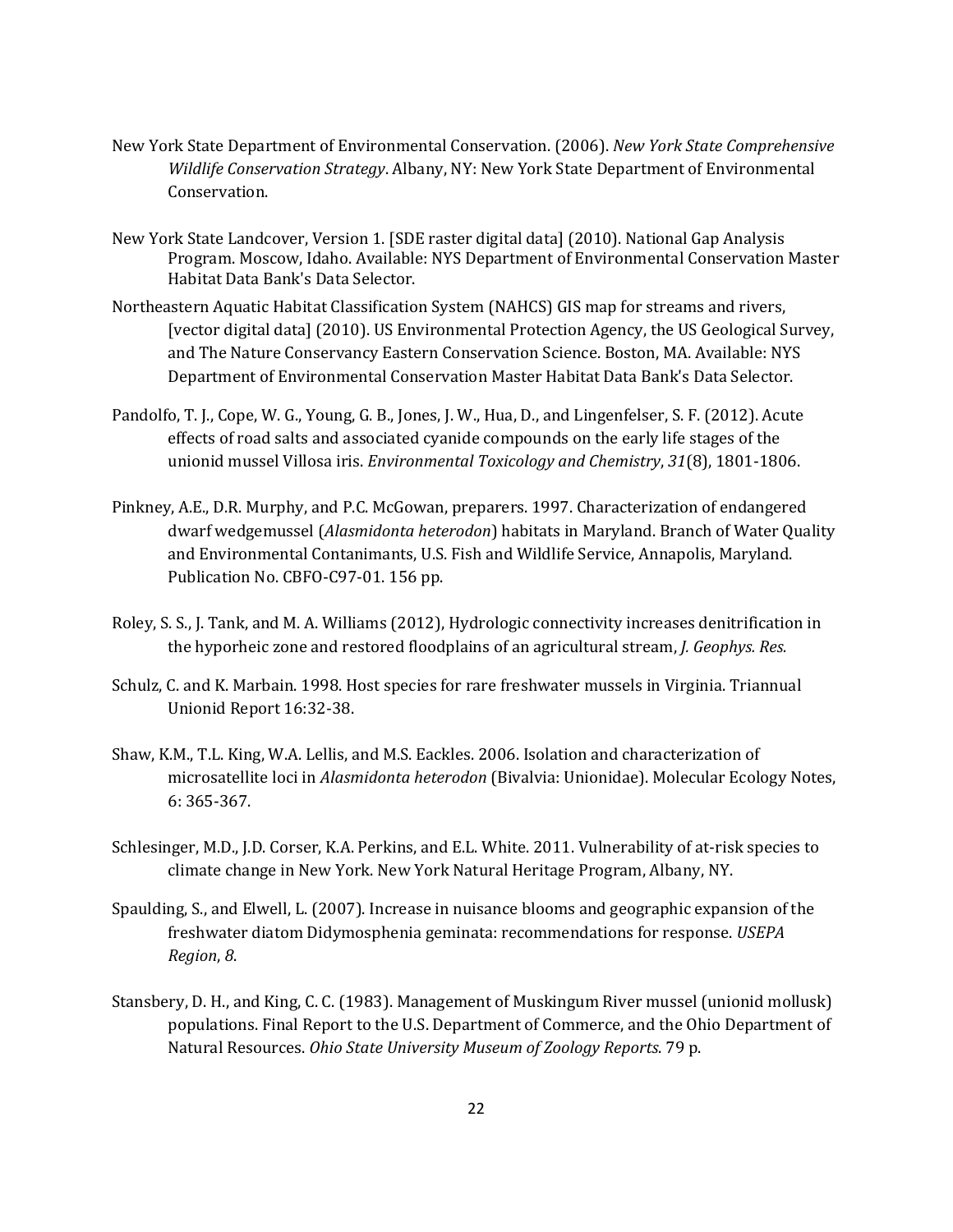- State Pollutant Discharge Elimination System (SPDES) New York State [vector digital data]. (2007). Albany, New York: New York State Department of Environmental Conservation. Available[: http://gis.ny.gov/gisdata/inventories/details.cfm?dsid=1010&nysgis=](http://gis.ny.gov/gisdata/inventories/details.cfm?dsid=1010&nysgis)
- Strayer, D.L. and K.J. Jirka. 1997. The Pearly Mussels of New York State. New York State Museum Memoir (26): 113 pp., 27 pls.
- Strayer, D.L. 1993. Macrohabitats of freshwater mussels (Bivalvia: Unionacea) in streams of the northern Atlantic Slope. Journal of the North American Benthological Society 12:236-246.
- Strayer,D.L. and Malcom, H.M. 2012. Causes of recruitment failure in freshwater mussel populations in southeastern New York. Ecological Applications 22:1780–1790.
- Strayer, D.L., S.J. Sprague, and S. Claypool. (1996). A range-wide assessment of populations of *Alasmidonta heterodon*, an freshwater mussel (Bivalvia: Unionidae). Journal of the North American Benthological Society 15: 308-317.
- The Nature Conservancy (2009). Freshwater Mussel (Unionidae) Distributions, Catches, and Measures of their Viability across the Catches, and Measures of their Viability across the Allegheny River Basin in New York. Report submitted New York State Department of Environmental Conservation. The Nature Conservancy, Central and Western NY Chapter. Rochester, NY. 63 pp.
- U.S. Fish and Wildlife Service. 1993. Dwarf Wedge Mussel *Alasmidonta heterodon* Recovery Plan. Hadley, Massachusetts. 52 pp.
- U.S. Fish and Wildlife Service (USFWS). 2006. Dwarf wedgemussel (*Alasmidonta heterodon*) 5-year review: summary and evaluation. U.S. Fish and Wildlife Service, New England Field Office, Concord, New Hampshire. 19 pp.
- Vaughn, C. C. and Taylor, C. M. (1999), Impoundments and the Decline of Freshwater Mussels: a Case Study of an Extinction Gradient. *Conservation Biology*, 13: 912–920
- Wang, N., Mebane, C. A., Kunz, J. L., Ingersoll, C. G., Brumbaugh, W. G., Santore, R. C., ... and Arnold, W. (2011). Influence of dissolved organic carbon on toxicity of copper to a unionid mussel (*Villosa iris*) and a cladoceran (*Ceriodaphnia dubia*) in acute and chronic water exposures. *Environmental Toxicology and Chemistry*, *30*(9), 2115-2125.
- Watters, G. T., Hoggarth, M. A., and Stansbery, D. H. (2009). *The freshwater mussels of Ohio*. Columbus: Ohio State University Press.
- White, E.L., J.J. Schmid, T.G. Howard, M.D. Schlesinger, and A.L. Feldmann. 2011. New York